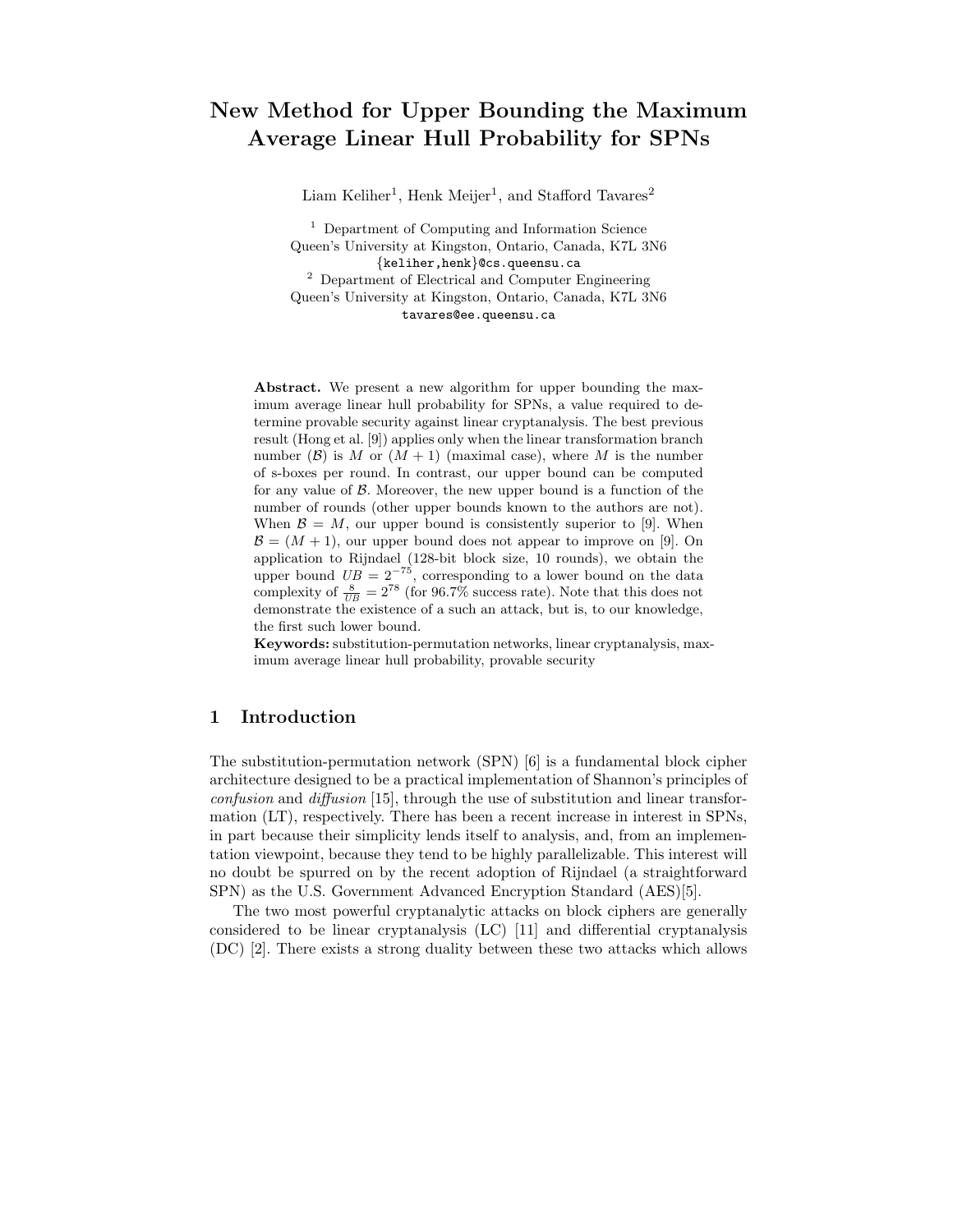certain results related to one of the attacks to be translated into the corresponding results for the other attack  $[1][12]$ . This duality applies to the work of this paper; for this reason we will limit our focus to LC.

In carrying out LC, an attacker typically computes a vector called the best linear characteristic, for which the associated linear characteristic probability (LCP) is maximal. This LCP allows the attacker to estimate the number of chosen plaintexts required to mount a successful attack. In [14], Nyberg showed that the use of linear characteristics underestimates the success of LC. In order to guarantee provable security, a block cipher designer needs to consider approximate linear hulls instead of linear characteristics, and the maximum average linear hull probability instead of the LCP of the best linear characteristic.

In this paper we present a new method for computing an upper bound on the maximum average linear hull probability for SPNs. The best previous result is that of Hong et al. [9], which applies only to SPNs with highly diffusive LTs. In contrast, our method can be applied to an SPN with any LT (computation time may vary). Moreover, the upper bound we compute is a function of the number of rounds of the SPN; all other upper bounds known to the authors do not depend on the number of rounds. When the diffusiveness of the LT is one less than maximum (the relevant definition is given in Section 5.3), our upper bound is consistently superior to that of [9]. For LTs with maximum diffusiveness, our upper bound does not appear to improve on [9].

Application of our method to Rijndael (128-bit block size, 10 rounds), which involved extensive computation, yielded the upper bound  $UB = 2^{-75}$ , for a corresponding lower bound on the data complexity of LC of  $\frac{8}{UB} = 2^{78}$  (for 96.7%) success rate—see Section 3). Note that this does not demonstrate the existence of a such an attack, but is, to our knowledge, the first such lower bound.

#### Conventions

In what follows,  $\{0,1\}^d$  denotes the set of all d-bit vectors, which we view as row vectors. For a vector or matrix  $w, w'$  denotes the transpose of  $w$ . We adopt the convention that numbering of the bits of a binary vector proceeds from left to right, beginning at 1. The Hamming weight of a vector **x** is written  $wt(\mathbf{x})$ . If **Z** is a random variable (r.v.),  $E[\mathbf{Z}]$  denotes the expected value of **Z**. And we use  $#A$  to indicate the number of elements in the set A.

# 2 Substitution-Permutation Networks

A block cipher is a bijective mapping from N bits to N bits  $(N$  is called the block size) parameterized by a bitstring called a key, denoted  $\bf{k}$ . Common block sizes are 64 and 128 bits. The input to a block cipher is called a plaintext, and the output is called a ciphertext.

An SPN encrypts a plaintext through a series of  $R$  simpler encryption steps called *rounds*. The input to round  $r (1 \leq r \leq R)$  is first bitwise XOR'd with an N-bit subkey, denoted  $\mathbf{k}^r$ , which is typically derived from the key,  $\mathbf{k}$ , via a separate key-scheduling algorithm. The substitution stage then partitions the resulting vector into M subblocks of size  $n (N = Mn)$ , which become the inputs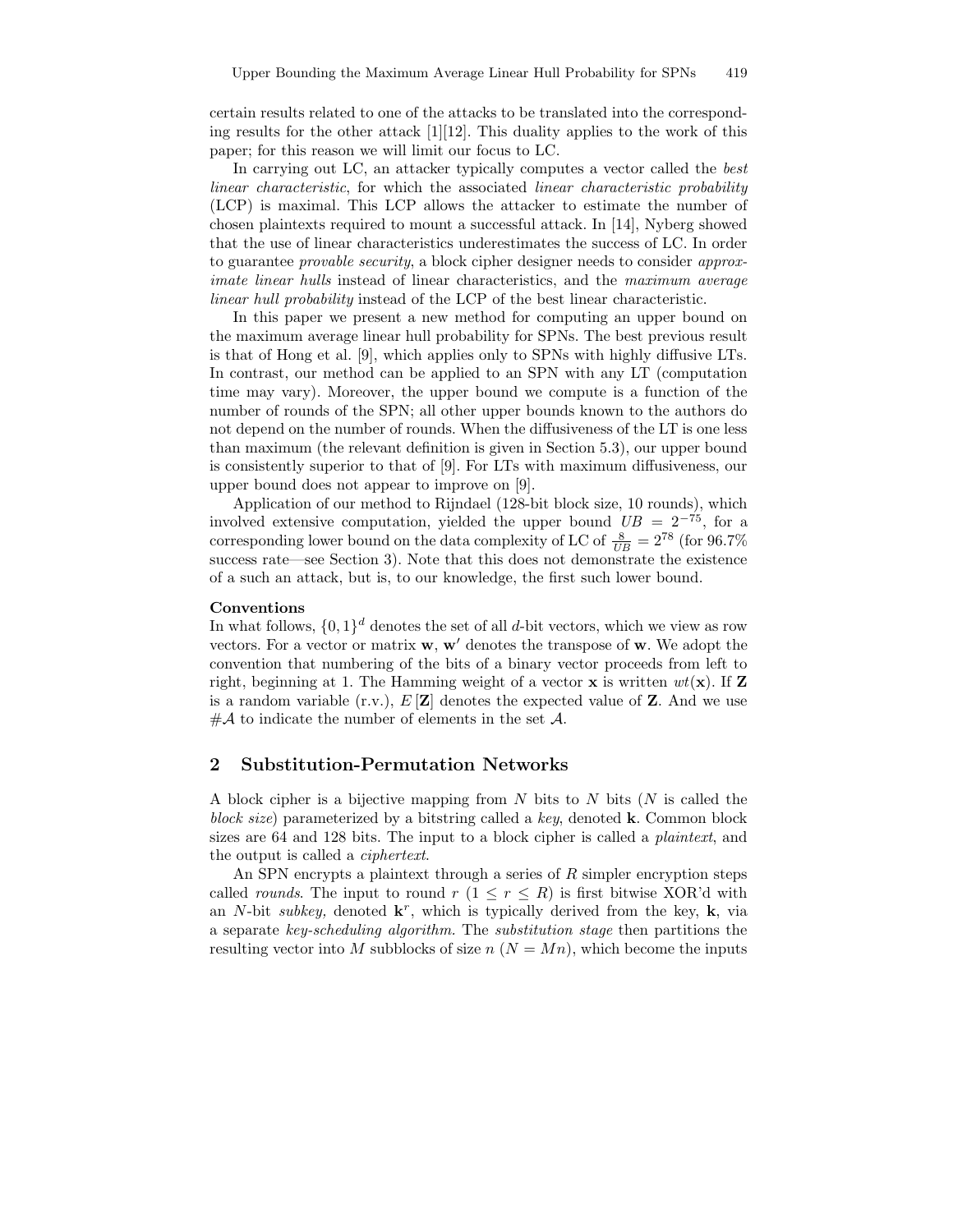to a row of bijective  $n \times n$  substitution boxes (s-boxes)—bijective mappings from  $\{0,1\}^n$  to  $\{0,1\}^n$ . Finally, the *permutation stage* applies an invertible LT to the output of the s-boxes (classically, a bitwise permutation). Often the permutation stage is omitted from the last round. A final subkey,  $\mathbf{k}^{R+1}$ , is XOR'd with the output of round  $R$  to form the ciphertext. Figure 1 depicts an example SPN with  $N = 16$ ,  $M = n = 4$ , and  $R = 3$ .

We assume the most general situation for the key, namely, that  $\bf{k}$  is an *inde*pendent key [1], a concatenation of  $(R + 1)$  independent subkeys—symbolically,  $\mathbf{k} = \langle \mathbf{k}^1, \mathbf{k}^2, \ldots, \mathbf{k}^{R+1} \rangle$ . We use K to denote the set of all independent keys.



**Fig. 1.** SPN with  $N = 16$ ,  $M = n = 4$ ,  $R = 3$ 

# 3 Linear Cryptanalysis

Linear cryptanalysis (LC) was introduced by Matsui in 1993 [11]. The more powerful version is known as Algorithm 2 (Algorithm 1 extracts only a single subkey bit). As applied to SPNs, Algorithm 2 can be used to extract the first subkey,  $k^1$ . Once  $k^1$  is known, the first round can be stripped off, and LC can be reapplied to obtain  $\mathbf{k}^2$ , and so on.

Let  $P$ , C, and X be r.v.'s representing the plaintext, ciphertext, and intermediate input to round 2, respectively. The attacker attempts to identify the best correlation between the parity of a subset of the bits of  $X$  and the parity of a subset of the bits of C. Symbolically, the attacker wants  $\textit{masks} \textbf{ a}, \textbf{b} \in \{0,1\}^N \setminus \textbf{0}$ which maximize the following *linear probability*:

$$
LP_{\mathbf{k}}(\mathbf{a} \to \mathbf{b}) \stackrel{\text{def}}{=} (2 \cdot \text{Prob} \{ \mathbf{a} \bullet \mathbf{X} = \mathbf{b} \bullet \mathbf{C} \} - 1)^2 , \qquad (1)
$$

for a fixed key, **k** (the symbol  $\bullet$  denotes the inner product over  $GF(2)$ ). Note that  $LP_{\mathbf{k}}(\mathbf{a} \to \mathbf{b}) \in [0,1]$ . Given **a** and **b**, the attack proceeds as in Figure 2.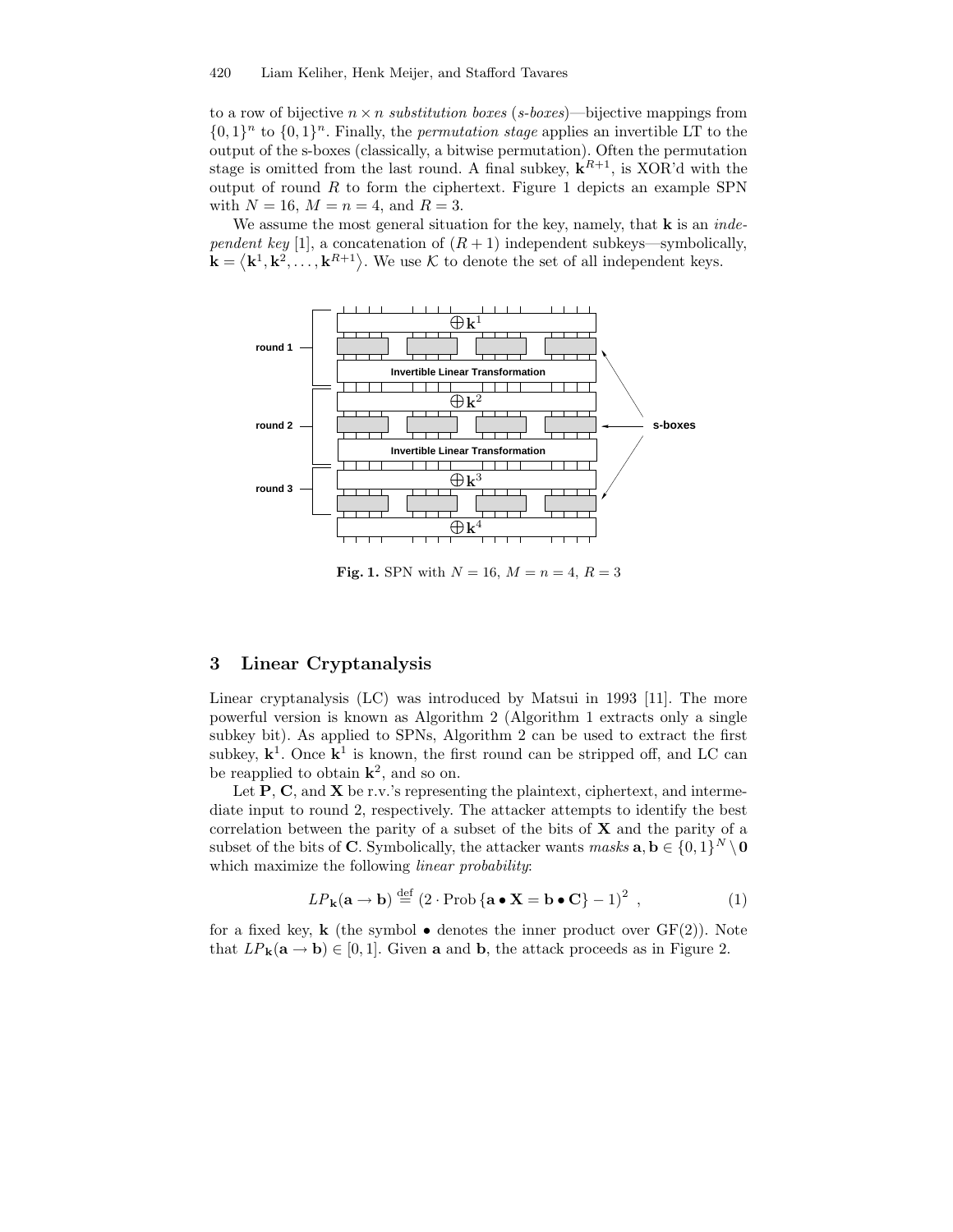

Fig. 2. Summary of linear cryptanalysis (Algorithm 2)

The probability that Algorithm 2 will determine the correct value of  $k^1$  increases as the number of known (plaintext, ciphertext) pairs,  $\mathcal{N}_L$ , is increased. The value  $\mathcal{N}_L$  is called the *data complexity* of the attack—this is what the attacker wants to minimize. Given an assumption about the behavior of round-1 output [11], Matsui shows that if  $\mathcal{N}_L = \frac{c}{L P_{\mathbf{k}}(\mathbf{a} \to \mathbf{b})}$ , then Algorithm 2 has the success rates in the following table, for various values of the constant, c.

| Success rate 48.6% 78.5% 96.7% 99.9% |  |  |
|--------------------------------------|--|--|

#### 3.1 Notational Generalization

In describing Algorithm 2, we have discussed input and output masks (a and **b**, respectively) and the associated linear probability for rounds  $2 \dots R$  of an R-round SPN. It is useful to consider these and other related concepts as applying to any  $T \geq 2$  consecutive rounds of an SPN. Hereafter, unless specified otherwise, terms such as "first round" and "last round" are relative to the T rounds under consideration. For Algorithm 2, then,  $T = R - 1$ , and the "first round," or "round 1," is actually round 2 of the SPN. And for simplicity, we will always assume that the LT is absent from round  $T$  (this does not affect LC).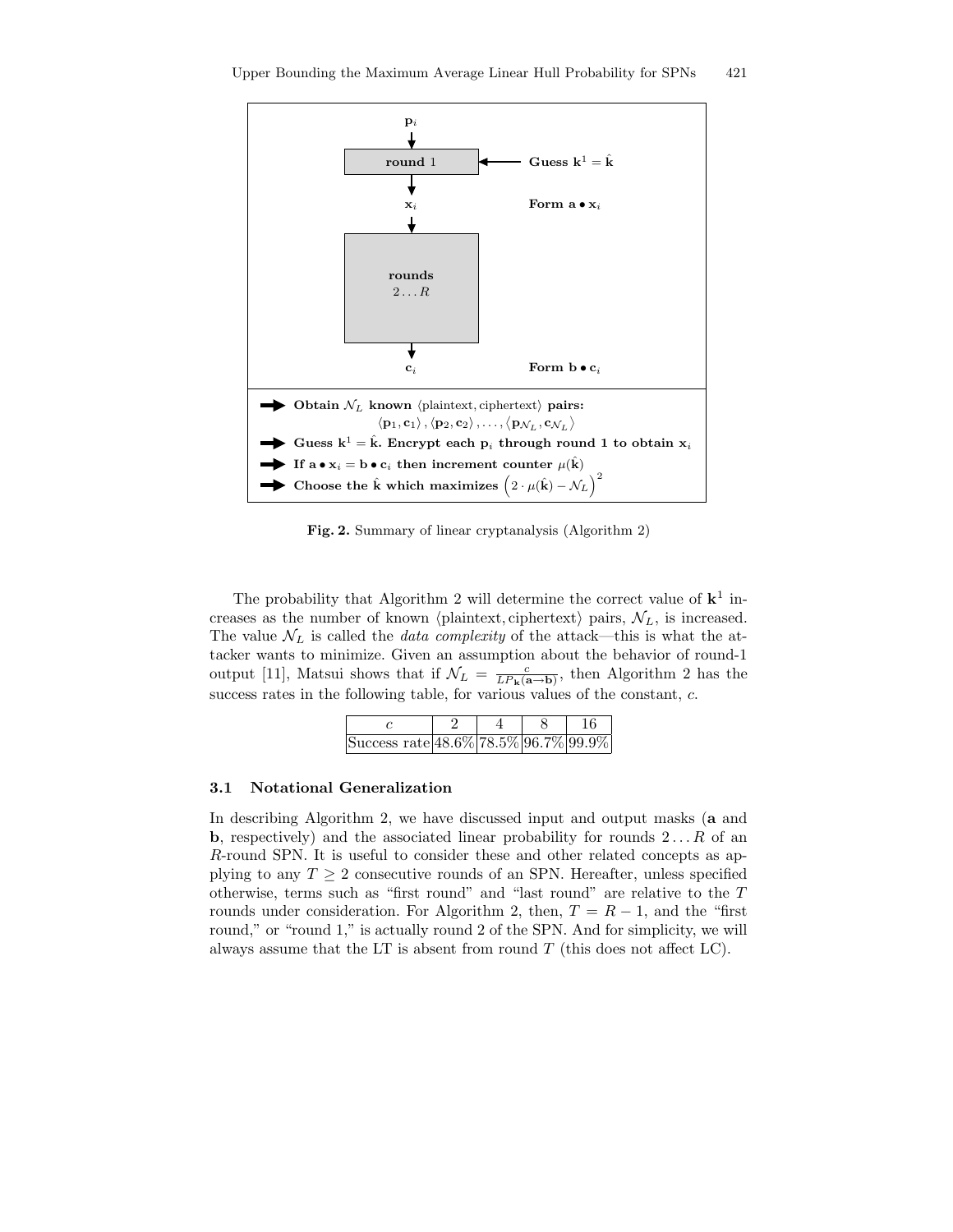### 4 Linear Characteristics

For fixed  $\mathbf{a}, \mathbf{b} \in \{0,1\}^N$ , direct computation of  $LP_{\mathbf{k}}(\mathbf{a} \to \mathbf{b})$  is generally infeasible, first since it requires encrypting all N-bit vectors through rounds  $1 \dots T$ , and second because  $LP_{\mathbf{k}}(\mathbf{a} \to \mathbf{b})$  depends on the unknown key, **k**. The latter is usually handled by working not with  $LP_k(a \rightarrow b)$ , but with the *average* (expected) value of  $LP_{\mathbf{k}}(\mathbf{a} \to \mathbf{b})$  over all independent keys  $\mathbf{k} \in \mathcal{K}$ , denoted  $E_T[\mathbf{a}, \mathbf{b}]$ :

$$
E_T[\mathbf{a}, \mathbf{b}] \stackrel{\text{def}}{=} E[LP_\mathbf{K}(\mathbf{a} \to \mathbf{b})] \tag{2}
$$

(K is an r.v. uniformly distributed over  $\mathcal{K}$ ). The implicit assumption is that  $LP_{\mathbf{k}}(\mathbf{a} \to \mathbf{b})$  is approximately equal to  $E_T[\mathbf{a}, \mathbf{b}]$  for most values of  $\mathbf{k}$  (Harpes et al. refer to this as the Hypothesis of fixed-key equivalence [7]). The data complexity of Algorithm 2 for masks **a** and **b** is now taken to be  $\mathcal{N}_L = \frac{c}{E_T[\mathbf{a},\mathbf{b}]}$ . The problem of computational complexity is usually treated by approximating  $E_T[\mathbf{a}, \mathbf{b}]$  through the use of linear characteristics (or simply characteristics).

#### 4.1 One-Round and Multi-round Linear Characteristics

Note that the linear probability in (1) can be defined for any binary mapping in particular, for a bijective  $n \times n$  s-box, S. Let  $\alpha, \beta \in \{0,1\}^n$ , and let **X** be an r.v. uniformly distributed over  $\{0,1\}^n$ . Define

$$
LP^{S}(\boldsymbol{\alpha} \to \boldsymbol{\beta}) \stackrel{\text{def}}{=} (2 \cdot \text{Prob}\left\{\boldsymbol{\alpha} \bullet \mathbf{X} = \boldsymbol{\beta} \bullet S(\mathbf{X})\right\} - 1)^{2}
$$
(3)

$$
q \stackrel{\text{def}}{=} \max_{S \in \text{SPN}} \max_{\mathbf{\alpha}, \mathbf{\beta} \in \{0, 1\}^n \setminus \mathbf{0}} LP^S(\mathbf{\alpha} \to \mathbf{\beta}) . \tag{4}
$$

A one-round characteristic for round  $t, 1 \le t \le T$ , is a pair  $\Omega^t = \langle \mathbf{a}^t, \mathbf{b}^t \rangle$  in which  $\mathbf{a}^t$  and  $\mathbf{b}^t$  are input and output masks, respectively, for round t, excluding the permutation stage. The linear characteristic probability of  $\Omega^t$ , denoted  $LCP^{t}(\Omega^{t})$  or  $LCP^{t}(\mathbf{a}^{t} \to \mathbf{b}^{t}),$  is simply the linear probability obtained by viewing round t (minus the permutation stage) as an  $N \times N$  s-box:

$$
LCP^{t}(\Omega^{t}) \stackrel{\text{def}}{=} (2 \cdot \text{Prob}\left\{ \mathbf{a}^{t} \bullet \mathbf{X} = \mathbf{b}^{t} \bullet S^{t}(\mathbf{X} \oplus \mathbf{k}^{t}) \right\} - 1)^{2}, \qquad (5)
$$

where  $S^t(\cdot)$  denotes application of the s-boxes of round t, and **X** is an r.v. uniformly distributed over  $\{0,1\}^N$ . (Note: It can be shown that  $LCP^t(\Omega^t)$  is independent of the (unknown) subkey  $\mathbf{k}^t$ , and therefore the operation  $\oplus \mathbf{k}^t$  can be removed from  $(5)$ .) Let the  $M$  s-boxes of round  $t$  be enumerated from left to right as  $S_1^t, S_2^t, \ldots, S_M^t$ . Note that  $\mathbf{a}^t$  and  $\mathbf{b}^t$  determine input and output masks for each s-box in round t; let the masks for  $S_i^t$  be denoted  $\alpha_i^t$  and  $\beta_i^t$ , respectively. Then by Matsui's Piling-up Lemma [11],

$$
LCP^{t}(\Omega^{t}) = \prod_{i=1}^{M} LP^{S_{i}^{t}}(\boldsymbol{\alpha}_{i}^{t} \rightarrow \boldsymbol{\beta}_{i}^{t}).
$$
\n(6)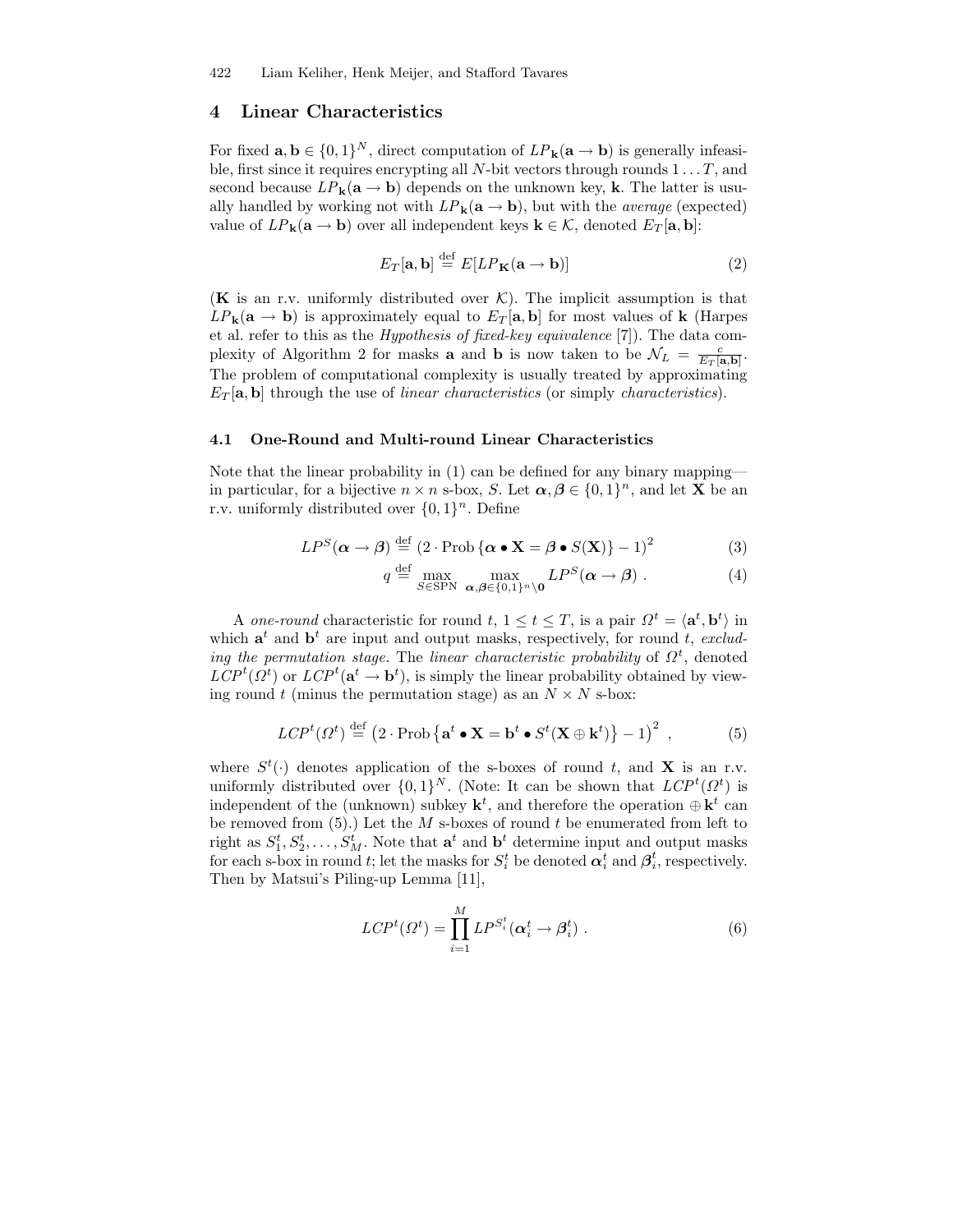**Definition 1.** Let  $L$  denote the N-bit LT of the SPN represented as a binary  $N \times N$  matrix, i.e., if  $\mathbf{x}, \mathbf{y} \in \{0,1\}^N$  are the input and output, respectively, for the LT, then  $\mathbf{y} = (\mathbf{L}\mathbf{x}')'.$ 

**Lemma 1** ([3]). If  $\mathbf{b} \in \{0,1\}^N$  and  $\mathbf{a} = (\mathbf{L}'\mathbf{b}')'$ , then  $\mathbf{a} \bullet \mathbf{x} = \mathbf{b} \bullet \mathbf{y}$  for all N-bit inputs to the LT,  $\mathbf{x}$ , and corresponding outputs,  $\mathbf{y}$  (i.e., if  $\mathbf{b}$  is an output mask for the LT, then  $\mathbf{a} = (\mathbf{L}'\mathbf{b}')'$  is the (unique) corresponding input mask).

Now given one-round characteristics for each of rounds  $1...T, \Omega^1 = \langle \mathbf{a}^1, \mathbf{b}^1 \rangle$ ,  $\Omega^2 = \langle \mathbf{a}^2, \mathbf{b}^2 \rangle, \ldots, \Omega^T = \langle \mathbf{a}^T, \mathbf{b}^T \rangle$ , these can be *concatenated* to form a single T-round characteristic if  $\mathbf{a}^{t+1}$  and  $\mathbf{b}^t$  are corresponding output and input masks for the LT, respectively, for  $1 \le t \le (T-1)$  (see Lemma 1). The resulting T-round characteristic is the tuple  $\Omega = \langle \mathbf{a}^1, \mathbf{a}^2, \dots, \mathbf{a}^T, \mathbf{b}^T \rangle$ . The linear characteristic probability of  $\Omega$  is again given by Matsui's Piling-up Lemma:

$$
LCP(\Omega) = \prod_{t=1}^{T} LCP^{t}(\Omega^{t}).
$$
\n(7)

#### 4.2 Choosing the Best Characteristic

In carrying out LC, the attacker typically runs an algorithm to find the T-round characteristic,  $\Omega$ , for which  $LCP(\Omega)$  is maximal; such a characteristic (not necessarily unique) is called the *best characteristic* [12]. If  $\Omega = \langle \mathbf{a}^1, \mathbf{a}^2, \dots, \mathbf{a}^T, \mathbf{b}^T \rangle$ , and if the input and output masks used in Algorithm 2 are taken to be  $\mathbf{a} = \mathbf{a}^1$ and  $\mathbf{b} = \mathbf{b}^T$ , respectively, then  $E_T[\mathbf{a}, \mathbf{b}]$  (used to determine  $\mathcal{N}_L = \frac{c}{E_T[\mathbf{a}, \mathbf{b}]})$  is approximated by

$$
E_T[\mathbf{a}, \mathbf{b}] \approx LCP(\Omega) . \tag{8}
$$

### 5 Provable Security Against Linear Cryptanalysis

The approximation in (8) has been widely used to evaluate the security of block ciphers against LC [8]. Knudsen calls a block cipher practically secure if the data complexity determined by this method is prohibitive [10]. However, in 1994 Nyberg demonstrated that this approach underestimates the success of LC [14]. We state Nyberg's results in the context of SPNs.

#### 5.1 Approximate Linear Hulls

**Definition 2** (Nyberg). Given nonzero N-bit masks  $a, b$ , the approximate linear hull,  $A L H(a, b)$ , is the set of all T-round characteristics, for the T rounds under consideration, having  $\mathbf a$  as the input mask for round 1 and  $\mathbf b$  as the output mask for round T, i.e., all characteristics of the form  $\Omega = \langle \mathbf{a}, \mathbf{a}^2, \mathbf{a}^3, \ldots, \mathbf{a}^T, \mathbf{b} \rangle$ .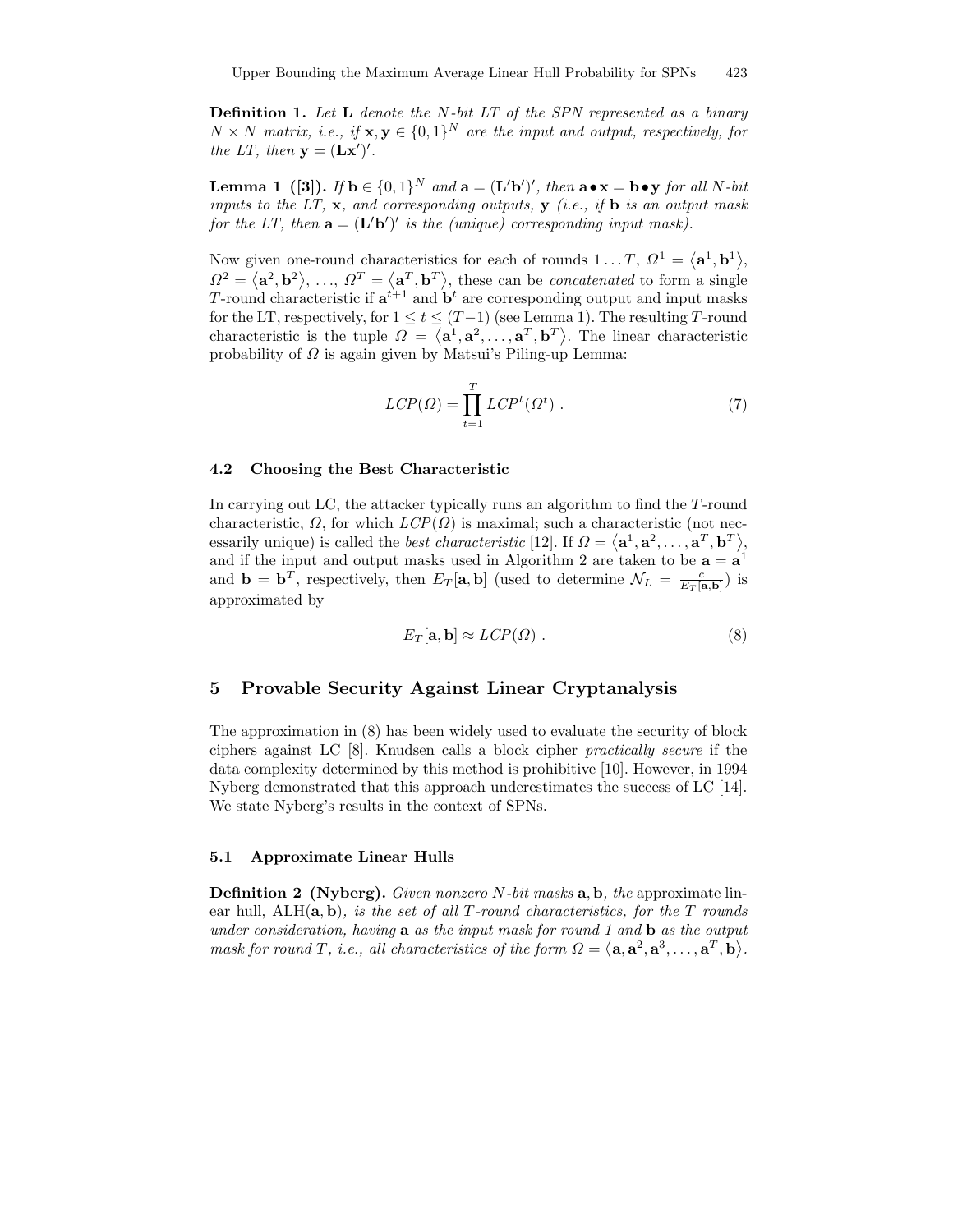Remark: Recall that any characteristic  $\Omega \in \text{ALH}(\mathbf{a}, \mathbf{b})$  determines an input and an output mask for each s-box in rounds  $1 \ldots T$ . If this yields at least one s-box for which the input mask is zero and the output mask is nonzero, or vice versa, the linear probability associated with that s-box will be  $0$  (see  $(3)$ ) and therefore  $LCP(\Omega) = 0$  by (6) and (7). We exclude such characteristics from consideration.

**Definition 3.** For  $\mathbf{a}, \mathbf{b} \in \{0,1\}^N \setminus \mathbf{0}$ , let  $\text{ALH}(\mathbf{a}, \mathbf{b})^*$  consist of the elements  $\Omega \in \text{ALH}(\mathbf{a}, \mathbf{b})$  such that for each s-box in rounds  $1 \dots T$ , the input and output masks determined by  $\Omega$  for that s-box are either both zero or both nonzero.

Theorem 1 (Nyberg). Let a and b be fixed nonzero N-bit input and output masks, respectively, for T rounds of an SPN. Then

$$
E_T[\mathbf{a}, \mathbf{b}] = \sum_{\Omega \in \text{ALH}(\mathbf{a}, \mathbf{b})^*} LCP(\Omega).
$$
 (9)

It follows immediately from Theorem 1 that (8) does not hold in general, since  $E_T[\mathbf{a}, \mathbf{b}]$  is shown to be equal to the sum of terms  $LCP(\Omega)$  over a (large) set of characteristics. Therefore, on average, the linear characteristic probability of the best characteristic will be strictly *less than*  $E_T[\mathbf{a}, \mathbf{b}]$ . An important implication of this is that the attacker will overestimate the number of  $\langle$  plaintext, ciphertext $\rangle$ pairs required for a given success rate. Indeed, Harpes et al. [7] comment that Matsui observed that his attacks performed better than expected.

#### 5.2 Maximum Average Linear Hull Probability

An SPN is considered to be provably secure against LC if the *maximum average* linear hull probability (MALHP),  $\max_{\mathbf{a},\mathbf{b}\in\{0,1\}^N\setminus\mathbf{0}} E_T[\mathbf{a},\mathbf{b}]$ , is sufficiently small that the resulting data complexity is prohibitive for any conceivable attacker. Note that this must hold for  $T = R - 1$ , because Algorithm 2 as presented attacks the first round. Since variations of LC can be used to attack the first and last rounds of an SPN simultaneously, it may also be important that the data complexity remain prohibitive for  $T = R - 2$ .

#### 5.3 Best Previous Result

Since evaluation of the MALHP appears to be infeasible in general, researchers have adopted the approach of upper bounding this value. If such an upper bound is sufficiently small, provable security can be claimed. Hong et al. [9] give the best previously known result for the SPN architecture, stated in Theorem 2 below. First we need the following concepts.

Definition 4 ([1]). Any T-round characteristic,  $\Omega$ , determines an input and an output mask for each s-box in rounds  $1 \ldots T$ . Those s-boxes having nonzero input and output masks are called active.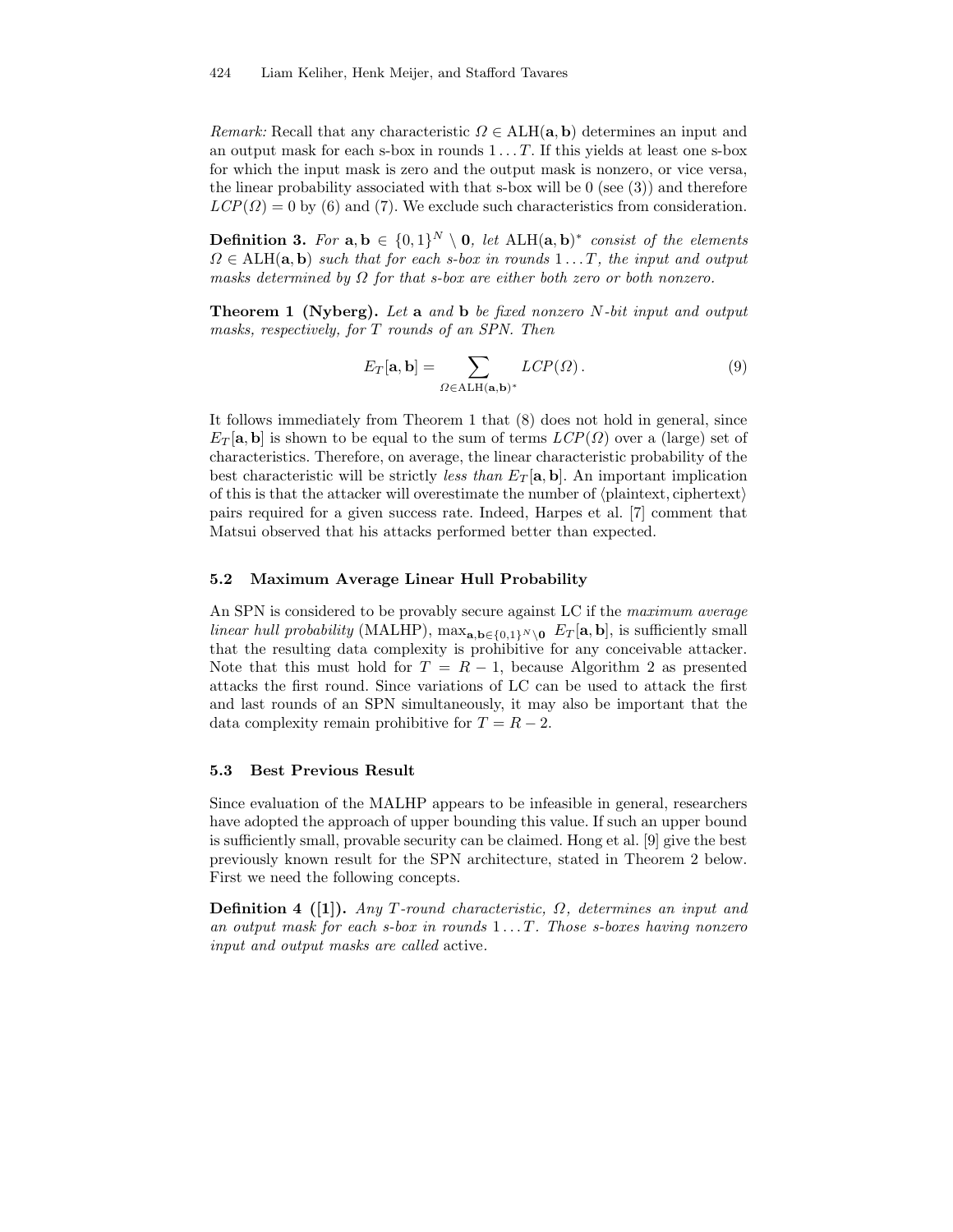**Definition 5.** Let  $\Omega \in \text{ALH}(\mathbf{a}, \mathbf{b})^*$ , and let **v** be one of the masks in  $\Omega$ . Then v is either an input or an output mask for the substitution stage of some round of the SPN. By the definition of  $\text{ALH}(\mathbf{a}, \mathbf{b})^*$  (Definition 3), the active s-boxes in this round can be determined from  $\bf{v}$  (without knowing the corresponding output/input mask). We define  $\gamma_{\mathbf{v}}$  to be the M-bit vector which encodes this pattern of active s-boxes:  $\gamma_{\mathbf{v}} = \gamma_1 \gamma_2 \ldots \gamma_M$ , where  $\gamma_i = 1$  if the i<sup>th</sup> s-box is active, and  $\gamma_i = 0$  otherwise, for  $1 \leq i \leq M$ .

**Definition 6** ([4]). The branch number of the LT, denoted  $\mathcal{B}$ , is the minimum number of active s-boxes in any two consecutive rounds. It can be given by

$$
\mathcal{B} = \min \left\{ wt(\gamma_{\mathbf{v}}) + wt(\gamma_{\mathbf{w}}) : \ \mathbf{w} \in \{0,1\}^N \setminus \mathbf{0} \ \text{and} \ \mathbf{v} = (\mathbf{L}'\mathbf{w}')' \right\} \ .
$$

It is not hard to see that  $2 \leq \mathcal{B} \leq (M+1)$ .

Theorem 2 (Hong et al.). If  $\mathcal{B} = (M + 1)$ , then  $\max_{\mathbf{a},\mathbf{b}\in\{0,1\}^N\setminus\mathbf{0}} E_T[\mathbf{a},\mathbf{b}] \leq$  $q^M$ , and if  $\mathcal{B} = M$ , then  $\max_{\mathbf{a},\mathbf{b}\in\{0,1\}^N\setminus\mathbf{0}} E_T[\mathbf{a},\mathbf{b}] \leq q^{M-1}$ , where q is defined as in  $(4)$ .

# 6 New Upper Bound for Maximum Average Linear Hull Probability

In this section we present a new method for upper bounding the maximum average linear hull probability. Our main results are Theorem 3 and Theorem 4. The upper bound we compute depends on:

- (a)  $q$ , the maximum linear probability over all SPN s-boxes (see  $(4)$ )
- (b) T, the number of rounds being approximated by Algorithm 2
- (c) the structure of the SPN LT (via the  $W[$  | table in Definition 7 below)

#### 6.1 Definition and Technical Lemmas

**Definition 7.** Let  $\gamma, \hat{\gamma} \in \{0, 1\}^M$ . Then

 $W[\gamma, \hat{\gamma}] \stackrel{\text{def}}{=} \# {\mathbf{y} \in \{0, 1\}^N : \gamma_{\mathbf{x}} = \gamma, \gamma_{\mathbf{y}} = \hat{\gamma}}, \text{ where } \mathbf{x} = (\mathbf{L}' \mathbf{y}')' }$ .

Remark: Informally, the value  $W[\gamma, \hat{\gamma}]$  represents the number of ways the LT can "connect" a pattern of active s-boxes in one round  $(\gamma)$  to a pattern of active s-boxes in the next round  $(\hat{\gamma})$ .

**Lemma 2.** Let  $\Omega$  be a one-round or  $T$ -round characteristic that makes  $A$  s-boxes active. Then  $LCP(\Omega) \leq q^A$ .

Proof. Follows directly from (4), (6), and (7).

**Lemma 3.** Let  $1 \le t \le T$ , and  $\mathbf{a}, \mathbf{b}^t \in \{0, 1\}^N$ . Then

$$
\sum_{\mathbf{x}\in\{0,1\}^N} E_T[\mathbf{a}, \mathbf{x}] = \sum_{\mathbf{x}\in\{0,1\}^N} LCP^t(\mathbf{x} \to \mathbf{b}^t) = 1.
$$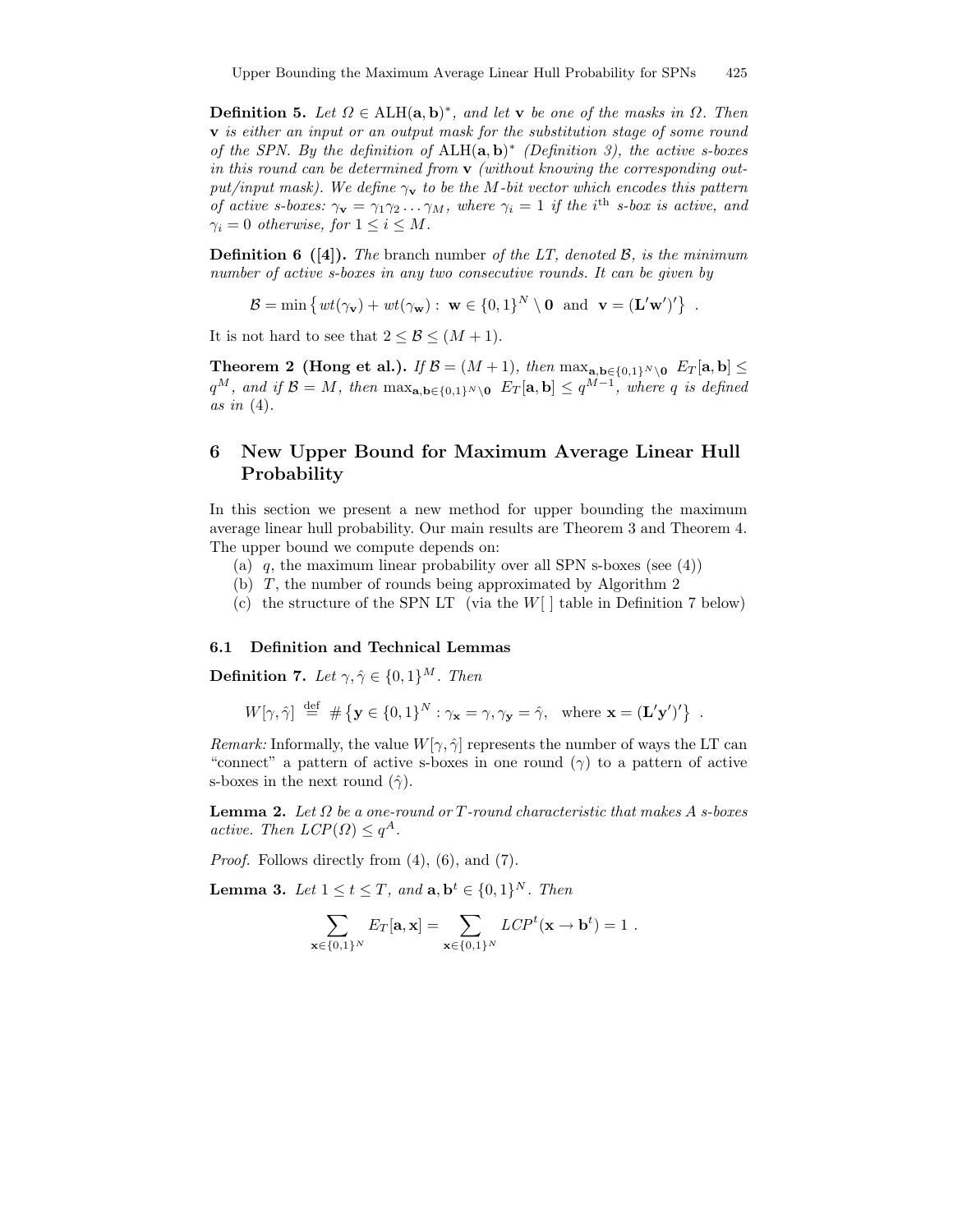Proof. The second sum equals 1 by application of Parseval's Theorem[13] to round  $t$ . To see that the first sum is equal to 1, apply Parseval's Theorem to the decryption function for rounds  $1 \ldots T$  (masked by a), and take the expected value over the set of independent keys with uniform distribution.

**Lemma 4.** Let  $T \geq 2$ , and let  $\mathbf{a}, \mathbf{b} \in \{0,1\}^N \setminus \mathbf{0}$ . For any  $\mathbf{x} \in \{0,1\}^N$  viewed as an input mask for the  $LT$ , let  $y$  denote the unique corresponding output mask (via the relationship given in Lemma 1). Then

$$
E_T[\mathbf{a},\mathbf{b}] = \sum_{\mathbf{x}\in\{0,1\}^N\setminus\mathbf{0}} E_{T-1}[\mathbf{a},\mathbf{x}] \cdot \text{LCP}^T(\mathbf{y}\to\mathbf{b})\ .
$$

Proof. Follows immediately from (7) and (9).

**Lemma 5.** Let  $m \geq 2$ , and suppose  ${c_i}_{i=1}^m$ ,  ${d_i}_{i=1}^m$  are sequences of nonnegative values. Let  $\{\dot{c}_i\}_{i=1}^m$ ,  $\{\dot{d}_i\}_{i=1}^m$ be the sequences obtained by sorting  $\{c_i\}$  and  ${d_i}$ , respectively, in nonincreasing order. Then  $\sum_{i=1}^{m} c_i d_i \leq \sum_{i=1}^{m} c_i d_i$ .

Proof. See Appendix A.

**Lemma 6.** Suppose  ${\{\dot{c}_i\}}_{i=1}^m$ ,  ${\{\ddot{c}_i\}}_{i=1}^m$ , and  ${\{\dot{d}_i\}}_{i=1}^m$ are sequences of nonnegative  $i=1$ values, with  $\{\dot{d}_i\}$  sorted in nonincreasing order. Suppose there exists  $\tilde{m}$ ,  $1 \leq$  $m \leq m$ , such that

(a)  $\ddot{c}_i \geq \dot{c}_i$ , for  $1 \leq i \leq \tilde{m}$ (b)  $\ddot{c}_i \leq \dot{c}_i$ , for  $(\tilde{m} + 1) \leq i \leq m$  $(c)$   $\sum_{i=1}^{m} c_i \leq \sum_{i=1}^{m} c_i$ 

Then  $\sum_{i=1}^m \dot{c}_i \dot{d}_i \leq \sum_{i=1}^m \ddot{c}_i \dot{d}_i$ .

Proof. See Appendix A.

### 6.2 Derivation of New Upper Bound

Our approach is to compute an upper bound for each nonzero pattern of active s-boxes in round 1 and round T ( $T \geq 2$ ); that is, we compute  $UB_T[\gamma, \hat{\gamma}]$ , for  $\gamma, \hat{\gamma} \in \{0, 1\}^M \setminus \mathbf{0}$ , such that the following holds:

**UB Property for T.** For all  $\mathbf{a}, \mathbf{b} \in \{0, 1\}^N \setminus \mathbf{0}, E_T[\mathbf{a}, \mathbf{b}] \leq U B_T[\gamma_\mathbf{a}, \gamma_\mathbf{b}].$ 

If the UB Property for T holds, then an upper bound for the MALHP is given by  $\max_{\gamma,\hat{\gamma}\in\{0,1\}^M\setminus\mathbf{0}}$   $UB_T[\gamma,\hat{\gamma}]$ . We first handle the case  $T=2$  in Theorem 3, and then use a recursive technique for  $T \geq 3$  in Theorem 4.

**Theorem 3.** Let  $\gamma, \hat{\gamma} \in \{0, 1\}^M \setminus \mathbf{0}, f = wt(\gamma), \ell = wt(\hat{\gamma}), and W = W[\gamma, \hat{\gamma}].$ If

$$
UB_2[\gamma, \hat{\gamma}] \stackrel{\text{def}}{=} \begin{cases} \min \{q^f, q^\ell\} & \text{if } \max \{q^f, q^\ell\} \cdot W > 1 \\ q^{f+\ell} \cdot W & \text{if } \max \{q^f, q^\ell\} \cdot W \le 1 \end{cases} \tag{10}
$$

then the UB Property for 2 holds.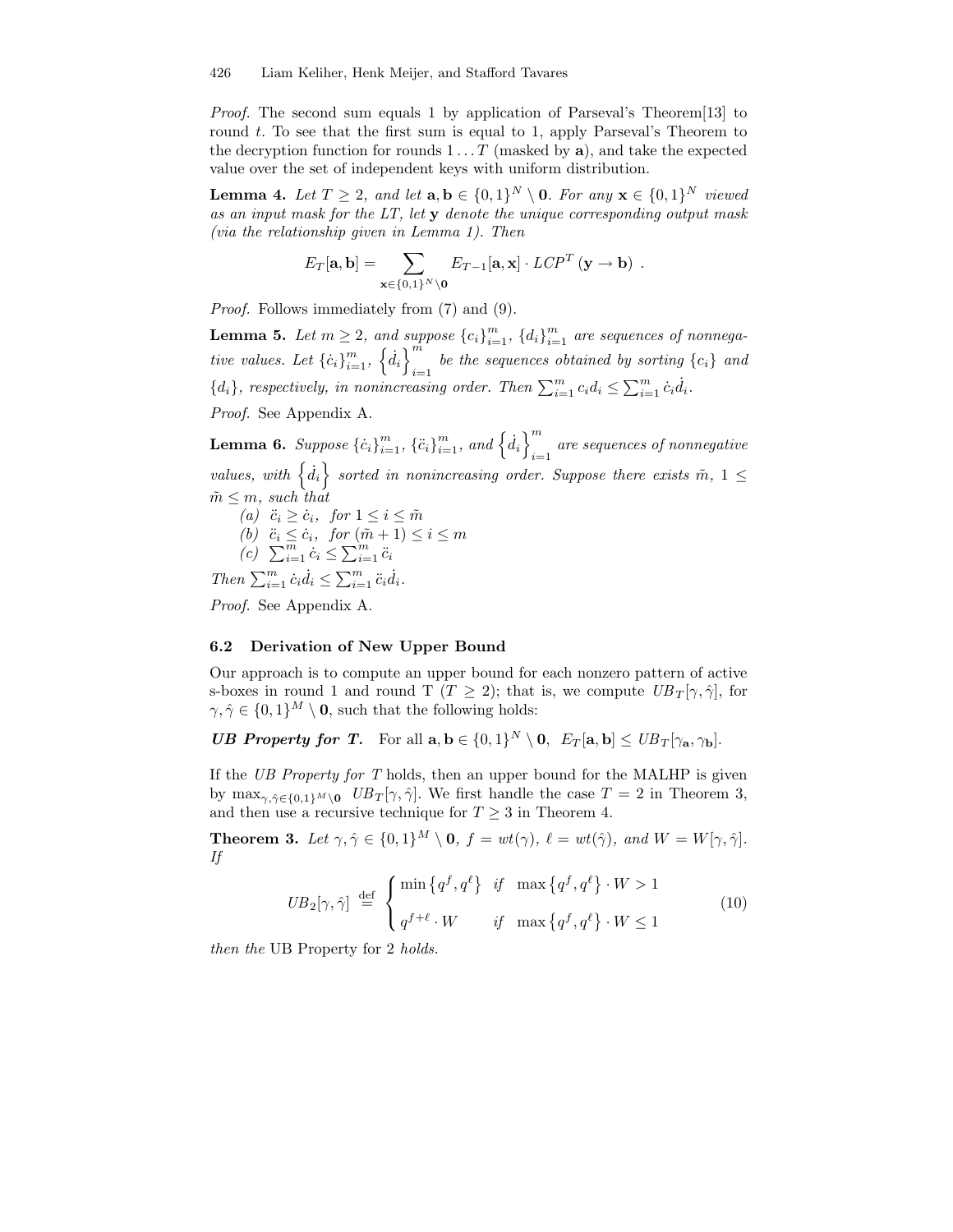*Proof.* Let  $\gamma, \hat{\gamma} \in \{0, 1\}^M \setminus \mathbf{0}$  be fixed, and let  $\mathbf{a}, \mathbf{b} \in \{0, 1\}^N \setminus \mathbf{0}$  such that  $\gamma_{\mathbf{a}} = \gamma$ and  $\gamma_{\mathbf{b}} = \hat{\gamma}$ . We want to show that  $E_2[\mathbf{a}, \mathbf{b}] \leq UB_2[\gamma, \hat{\gamma}]$ . There are  $W = W[\gamma, \hat{\gamma}]$ ways that the LT can "connect" the f active s-boxes in round 1 to the  $\ell$  active s-boxes in round 2. Let  $\mathbf{x}_1, \mathbf{x}_2, \cdots, \mathbf{x}_W$  be the corresponding input masks for the LT, and let  $\mathbf{y}_1, \mathbf{y}_2, \dots, \mathbf{y}_W$  be the respective output masks (so  $\gamma_{\mathbf{x}_i} = \gamma$  and  $\gamma_{\mathbf{y}_i} = \hat{\gamma}$ ). Let  $c_i = LCP^1(\mathbf{a} \to \mathbf{x}_i)$  and  $d_i = LCP^2(\mathbf{y}_i \to \mathbf{b})$ , for  $1 \le i \le W$ .

From Lemma 4 we have  $E_2[\mathbf{a}, \mathbf{b}] = \sum_{i=1}^{W} c_i d_i$ . We know that  $0 \leq c_i \leq q^f$ ,  $0 \leq d_i \leq q^{\ell}$  (by Lemma 2) and  $\sum_{i=1}^{W} c_i \leq 1$ ,  $\sum_{i=1}^{W} d_i \leq 1$  (by Lemma 3). Without loss of generality, assume that  $f \geq \ell$ , so min  $\{q^f, q^\ell\} = q^f$  and max  $\{q^f, q^\ell\} = q^\ell$ (since  $0 \le q \le 1$ ). Note that  $q^f$  always upper bounds  $E_2[\mathbf{a}, \mathbf{b}]$ , since  $E_2[\mathbf{a}, \mathbf{b}] =$  $\sum_{i=1}^{W} c_i d_i \leq q^f \sum_{i=1}^{W} d_i \leq q^f$ ; we use this upper bound in the first case of (10). On the other hand,  $q^{f+\ell} \cdot W$  also upper bounds  $E_2[\mathbf{a}, \mathbf{b}]$ , since  $\sum_{i=1}^W c_i d_i \leq$  $\sum_{i=1}^{W} q^f q^{\ell} = q^{f+\ell} \cdot W$ . If  $q^{\ell} \cdot W = 1$ , the two upper bounds are identical. If  $q^{\ell} \cdot W < 1$ , then  $q^{f+\ell} \cdot W < q^f$ , so we use  $q^{f+\ell} \cdot W$  as the upper bound in the second case of (10).

**Theorem 4.** Let  $T \geq 3$ . Assume that values  $UB_{T-1}[\gamma, \hat{\gamma}]$  have been computed for all  $\gamma, \hat{\gamma} \in \{0, 1\}^M \setminus 0$  such that the UB Property for  $(T - 1)$  holds. Let values  $UB_T[\gamma, \hat{\gamma}]$  be computed using the algorithm in Figure 3. Then the UB Property for T holds.

*Proof.* Throughout this proof, "Line X" refers to the  $X<sup>th</sup>$  line in Figure 3. Let  $\mathbf{a}, \mathbf{b} \in \{0,1\}^N \setminus \mathbf{0}$ . It suffices to show that if  $\gamma = \gamma_{\mathbf{a}}$  in Line 1 and  $\hat{\gamma} = \gamma_{\mathbf{b}}$  in Line 2, then the value  $UB_T[\gamma, \hat{\gamma}]$  computed in Figure 3 satisfies  $E_T[\mathbf{a}, \mathbf{b}] \leq UB_T[\gamma, \hat{\gamma}]$ . Enumerate the nonzero output masks for the LT as  $\mathbf{y}_1, \mathbf{y}_2, \ldots, \mathbf{y}_{2^N-1}$ , and let the corresponding input masks be given by  $x_1, x_2, \ldots, x_{2^N-1}$ , respectively. From Lemma 4 we have  $E_T[\mathbf{a}, \mathbf{b}] = \sum_{i=1}^{2^N-1} E_{T-1}[\mathbf{a}, \mathbf{x}_i] \cdot LCP^T(\mathbf{y}_i \to \mathbf{b})$ . If  $\gamma_{\mathbf{y}_i} \neq$  $\gamma_{\mathbf{b}}$  (=  $\hat{\gamma}$ ), then  $LCP^{T}$  ( $\mathbf{y}_{i} \to \mathbf{b}$ ) = 0 (by the Piling-up Lemma), so these  $\mathbf{y}_{i}$  can be removed from consideration, leaving  $\bar{\mathbf{y}}_1, \bar{\mathbf{y}}_2, \ldots, \bar{\mathbf{y}}_L$ , and corresponding input masks,  $\bar{\mathbf{x}}_1, \bar{\mathbf{x}}_2, \ldots, \bar{\mathbf{x}}_L$ , respectively.

Let  $c_i = E_{T-1} [\mathbf{a}, \bar{\mathbf{x}}_i]$  and  $d_i = LCP^T (\bar{\mathbf{y}}_i \to \mathbf{b})$ , for  $1 \le i \le L$ . Then  $E_T[\mathbf{a}, \mathbf{b}] = \sum_{i=1}^L c_i d_i$ . Let  $\ell = wt(\hat{\gamma})$  (Line 3), and let  $u_i = UB_{T-1}[\gamma, \gamma_{\bar{\mathbf{x}}_i}]$ , for  $1 \leq i \leq L$ . Then  $0 \leq c_i \leq u_i, 0 \leq d_i \leq q^{\ell}$  (the latter by Lemma 2), and  $\sum c_i \leq 1$ ,  $\sum d_i \leq 1$  (by Lemma 3). It follows immediately that  $E_T[\mathbf{a}, \mathbf{b}] \leq q^{\ell} \cdot \sum_{i=1}^L d_i \leq q^{\ell}$ . We use this upper bound in **Case I** (Lines 19, 20).

Now note that some of the terms in  $\{u_i\}$  are identical, since if  $1 \leq i < j \leq L$ and  $\gamma_{\bar{\mathbf{x}}_i} = \gamma_{\bar{\mathbf{x}}_j}$ , then  $u_i = u_j$ . We use this to define an equivalence relation on  ${\{\bar{\mathbf{x}}_i\}}: \bar{\mathbf{x}}_i \equiv \bar{\mathbf{x}}_j$  iff  $\gamma_{\bar{\mathbf{x}}_i} = \gamma_{\bar{\mathbf{x}}_j}$ . It can be seen that the number of elements in the equivalence class of  $\bar{\mathbf{x}}_i$  is  $W[\gamma_{\bar{\mathbf{x}}_i}, \hat{\gamma}].$ 

Select indices  $j_1, j_2, \ldots, j_H$  such that  ${\{\bar{\mathbf{x}}_{j_h}\}}_{h=1}^H$  consists of one representative from each equivalence class. Let  $\gamma_h = \gamma_{\hat{\mathbf{x}}_{j_h}}$ ,  $U_h = u_{j_h} = UB_{T-1}[\gamma, \gamma_h]$ , and  $W_h = W[\gamma_h, \hat{\gamma}],$  for  $1 \leq h \leq H$ . Without loss of generality, assume that the indices are ordered such that  $U_1 \geq U_2 \geq \cdots \geq U_H$ . It is an important observation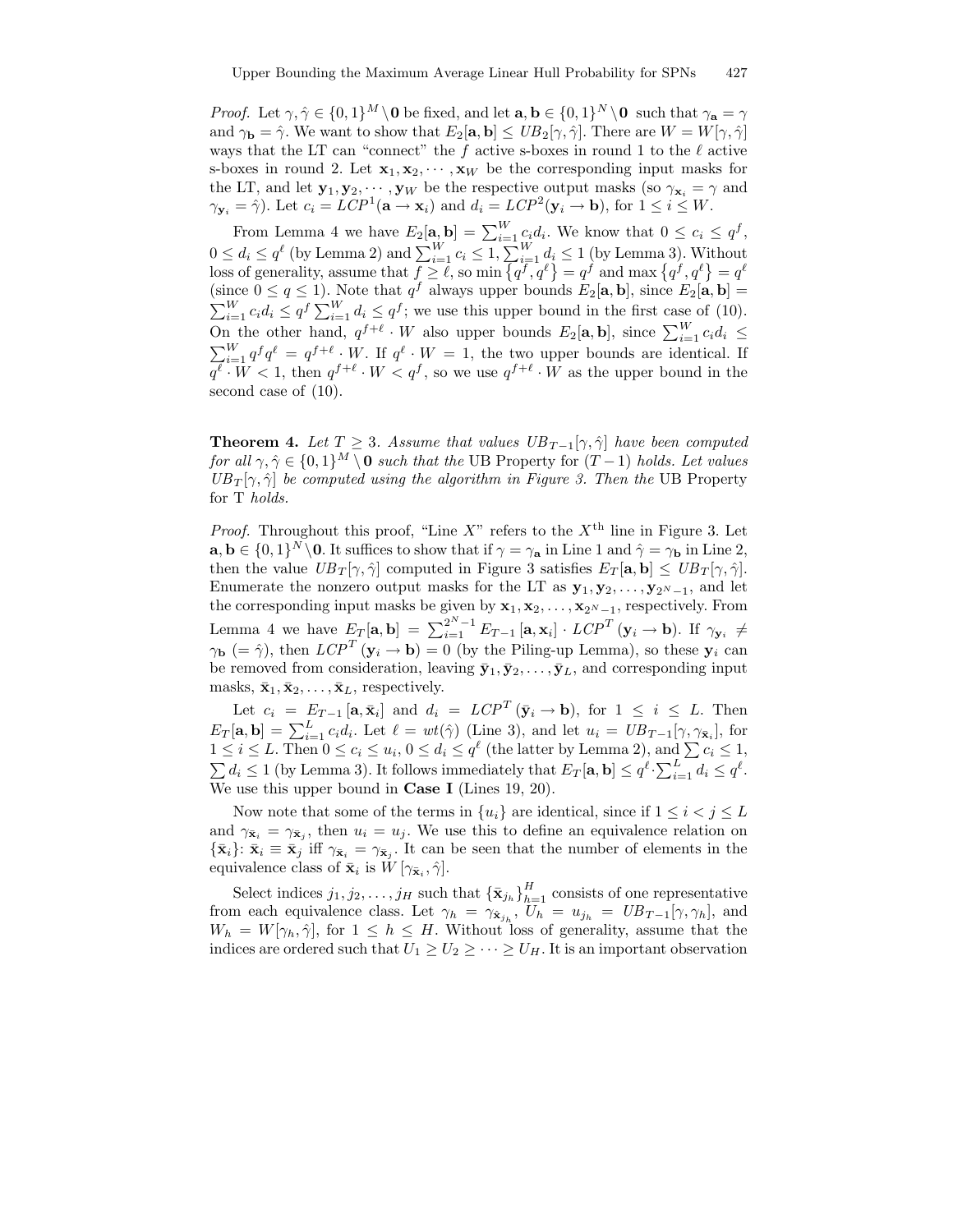1. 2. 3. 4. 5. 6. 7. 8. 9. 10. 11. 12. 13. 14. 15. 16. 17. 18. 19. 20. 21. 22. 23. 24. 25. 26. **(Case I) (Case II)** Else if  $(S_u, S_q \leq 1)$  then **(Case III)** Else if  $(S_u \leq 1 < S_q)$  or  $(1 < S_u, S_q$  and  $H_u > H_q)$  then **(Case IV)** Else if  $\left(1 < S_u, S_q \text{ and } H_u = H_q \stackrel{\text{def}}{=} \tilde{H}\right)$  then  $UB_{T-1} [\gamma, \gamma_1] \geq UB_{T-1} [\gamma, \gamma_2] \geq \cdots \geq UB_{T-1} [\gamma, \gamma_H]$ For each  $\gamma \in \{0,1\}^M \setminus \mathbf{0}$ For each  $\hat{\gamma} \in \{0,1\}^M \setminus \mathbf{0}$ Order the elements of  $\Gamma$  as  $\gamma_1, \gamma_2, \ldots, \gamma_H$  such that  $\Gamma \leftarrow {\{\xi \in \{0,1\}^M \setminus \mathbf{0} : W \left[\xi, \hat{\gamma}\right] \neq 0\}}$  $\ell \leftarrow wt(\hat{\gamma})$ If  $S_u > 1$  then  $H_u \leftarrow H$  $H_u \leftarrow \min \left\{ G : 1 \le G \le H, \sum_{h=1}^G U_h W_h > 1 \right\}$  $\delta_u \leftarrow 1 - \sum_{h=1}^{H_u-1} U_h W_h$  $H_q \leftarrow H$ If  $S_q > 1$  then  $\delta_q \leftarrow 1 - q^{\ell} \cdot \sum_{h=1}^{H_q-1} W_h$  $H_q \leftarrow \min \left\{ G : 1 \le G \le H, \ q^{\ell} \cdot \sum_{h=1}^G W_h > 1 \right\}$  $S_u \leftarrow \sum_{h=1}^H U_h W_h$  $W_h \leftarrow W[\gamma_h, \hat{\gamma}], \text{ for } 1 \leq h \leq H$  $U_h \leftarrow UB_{T-1} [\gamma, \gamma_h], \text{ for } 1 \leq h \leq H$  $UB_T[\gamma, \hat{\gamma}] \leftarrow \left(q^{\ell} \cdot \sum_{h=1}^{H_q-1} U_h W_h\right) + U_{H_q} \cdot \delta_q$  $S_q \leftarrow q^{\ell} \cdot \sum_{h=1}^{H} W_h$  $\overrightarrow{UB}_T [\gamma, \hat{\gamma}] \leftarrow \left( q^{\ell} \cdot \sum_{h=1}^{\tilde{H}-1} U_h W_h \right) + \min \left\{ U_{\tilde{H}} \cdot \delta_q, q^{\ell} \cdot \delta_u \right\}$ If  $(S_q \leq 1 < S_u)$  or  $(1 < S_u, S_q$  and  $H_u < H_q)$  then  $UB_T[\gamma, \hat{\gamma}] \leftarrow q^{\ell}$  $UB_T[\gamma, \hat{\gamma}] \leftarrow q^{\ell} S_u$ 

**Fig. 3.** Algorithm to compute  $UB_T[$  for  $T \geq 3$ 

that the values  $\gamma_h$ ,  $U_h$ , and  $W_h$  are the same as those defined in Lines 5, 7, and 8. The following four facts are straightforward.

**Fact** 1  $\sum_{h=1}^{H} W_h = L$ . **Fact 2**  $\sum_{i=1}^{L} u_i = \sum_{h=1}^{H} U_h W_h = S_u$  ( $S_u$  is defined in Line 9). **Fact 3**  $q^{\ell}L = q^{\ell} \cdot \sum_{h=1}^{H} W_h = S_q$  ( $S_q$  is defined in Line 10).

Using Fact 2, we get the upper bound  $E_T[\mathbf{a}, \mathbf{b}] = \sum_{i=1}^{L} c_i d_i \leq q^{\ell} \cdot \sum_{i=1}^{L} u_i =$  $q^{\ell}S_u$ . If  $S_u \leq 1$ , this upper bound is no larger than that of **Case I**; if  $S_u < 1$ , it is strictly smaller. This is the upper bound we use in Case II (Lines 21, 22).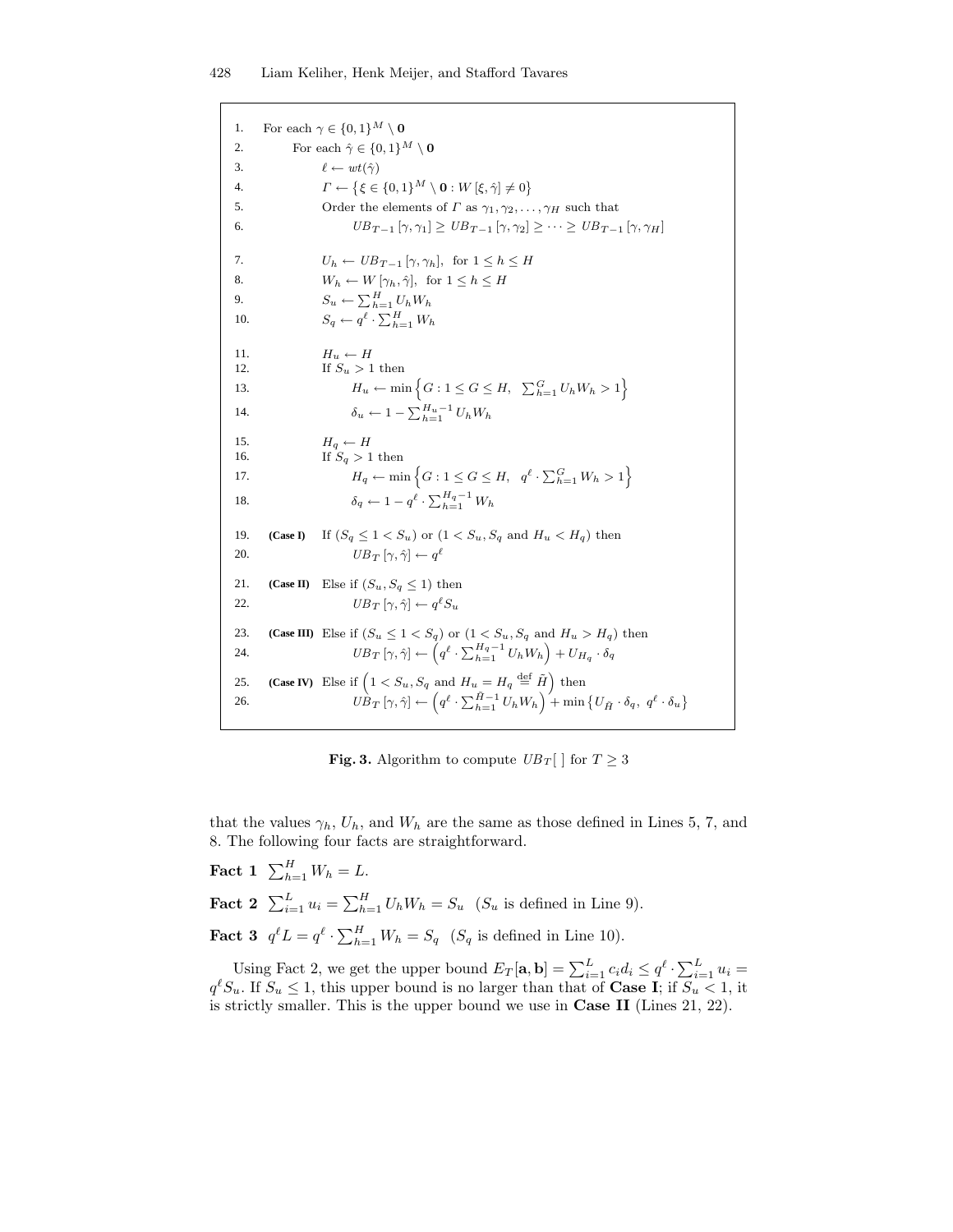The proofs of Cases I and II have parallels to the proofs of the two cases in Theorem 3. For **Cases III** and **IV**, however, we require additional techniques, since the terms which upper bound the  $c_i$  (namely, the  $u_i$ ) are not, in general, all the same (in the proof of Theorem 3, all the  $c_i$  are upper bounded by  $q^f$ ). The intuition for what follows is this: Since  $\sum_{i=1}^{L} d_i \leq 1$ , it is not necessary to replace all the  $d_i$  by the value  $q^{\ell}$  if the consequence is that  $\sum_{i=1}^{L} q^{\ell} > 1$ . Instead, certain of the  $d_i$  are replaced by  $q^{\ell}$  and the rest by 0, so that the resulting summation is 1 (a residue term may be required). To ensure an upper bound, it is necessary that the  $q^{\ell}$  terms be multiplied by the *largest* of the  $u_i$  terms. This is the reason for the sorting in Lines 5–6. (A "cutoff" of the  $u_i$  terms at the value 1 is also applied.)

Sort  $\{c_i\}$ ,  $\{d_i\}$ , and  $\{u_i\}$  in nonincreasing order to obtain the sequences  $\{\dot{c}_i\}$ ,  $d_i$ , and  $\{\dot{u}_i\}$ , respectively. Clearly  $\dot{c}_i \leq \dot{u}_i$ , for  $1 \leq i \leq L$ . Applying Lemma 5 we have  $\sum_{i=1}^{L} c_i d_i \leq \sum_{i=1}^{L} \dot{c}_i \dot{d}_i$ . If  $S_u = \sum_{i=1}^{L} \dot{u}_i \leq 1$ , let  $\ddot{c}_i = \dot{u}_i$ , for  $1 \leq i \leq L$ . If  $S_u > 1$ , let  $L_u$   $(1 \le L_u \le L)$  be minimum such that  $\sum_{i=1}^{L_u} u_i > 1$ , and let  $\{\ddot{c}_i\}$ consist of the first L terms of  $\dot{u}_1, \dot{u}_2, \dots, \dot{u}_{L_u-1}, \left(1 - \sum_{i=1}^{L_u-1} \dot{u}_i\right), 0, 0, 0, \dots$ 

If  $S_q = q^{\ell} L \leq 1$ , let  $\ddot{d}_i = q^{\ell}$  for  $1 \leq i \leq L$ . Otherwise, if  $S_q > 1$ , let  $L_q = \left| \frac{1}{q^{\ell}} \right|$ , and let  $\{\ddot{d}_i\}$  consist of the first L terms of  $q^{\ell}, \ldots, q^{\ell}$  $L_q$  terms  $, (1 - q^{\ell} L_q), 0, 0, 0, \ldots)$ 

Then  $\{\dot{c}_i\}$ ,  $\{\ddot{c}_i\}$ , and  $\{\dot{d}_i\}$  satisfy the conditions on the identically named sequences in the statement of Lemma 6, so  $\sum_{i=1}^{L} \dot{c}_i \dot{d}_i \leq \sum_{i=1}^{L} \ddot{c}_i \dot{d}_i$ . Also,  $\{\dot{d}_i\}$ ,  $\{\ddot{d}_i\}$ , and  $\{\ddot{c}_i\}$  satisfy the conditions on the three sequences in the statement of Lemma 6 (in that order), and therefore  $\sum_{i=1}^{L} \ddot{c}_i \dot{d}_i \leq \sum_{i=1}^{L} \ddot{c}_i \ddot{d}_i$ . Combining, we get  $E_T[\mathbf{a}, \mathbf{b}] \leq \sum_{i=1}^L \ddot{c}_i \ddot{d}_i$ , so it remains to show that  $\sum_{i=1}^L \ddot{c}_i \ddot{d}_i \leq UB_T[\gamma, \hat{\gamma}].$ Define the partial sums  $P_0 = 0$  and  $P_h = \sum_{j=1}^h W_j$ , for  $1 \le h \le H$  (so  $P_H = L$ ).

Case III (Lines 23, 24) If either condition in Line 23 holds, then

- (a)  $\ddot{c}_i = U_h$  and  $\ddot{d}_i = q^{\ell}$ , for  $(P_{h-1} + 1) \leq i \leq P_h$ ,  $1 \leq h \leq (H_q 1)$
- (b)  $\ddot{c}_i = U_{H_q}$ , for  $(P_{H_q-1} + 1) \leq i \leq P_{H_q}$
- (c)  $\sum_{i=(P_{H_q-1}+1)}^{P_{H_q}} \ddot{d}_i = \delta_q$
- (d)  $\ddot{d}_i = 0$ , for  $i \geq (P_{H_a} + 1)$

It follows that  $\sum_{i=1}^L \ddot{c}_i \ddot{d}_i = \left(q^\ell \cdot \sum_{h=1}^{H_q-1} U_h W_h\right) + U_{H_q} \cdot \delta_q$ , which is the upper bound used in Case III.

Case IV (Lines 25, 26) If the condition in Line 25 holds, then (using the definition of  $\hat{H}$  in Line 25)

- (a)  $\ddot{c}_i = U_h$  and  $\ddot{d}_i = q^{\ell}$ , for  $(P_{h-1} + 1) \le i \le P_h$ ,  $1 \le h \le (\tilde{H} 1)$
- (b)  $\sum_{i=(P_{\tilde{H}-1}+1)}^{P_{\tilde{H}}} \ddot{c}_i = \delta_u$  and  $\sum_{i=(P_{\tilde{H}-1}+1)}^{P_{\tilde{H}}} \ddot{d}_i = \delta_q$
- (c)  $\ddot{c}_i = \ddot{d}_i = 0$ , for  $i \geq (P_{\tilde{H}} + 1)$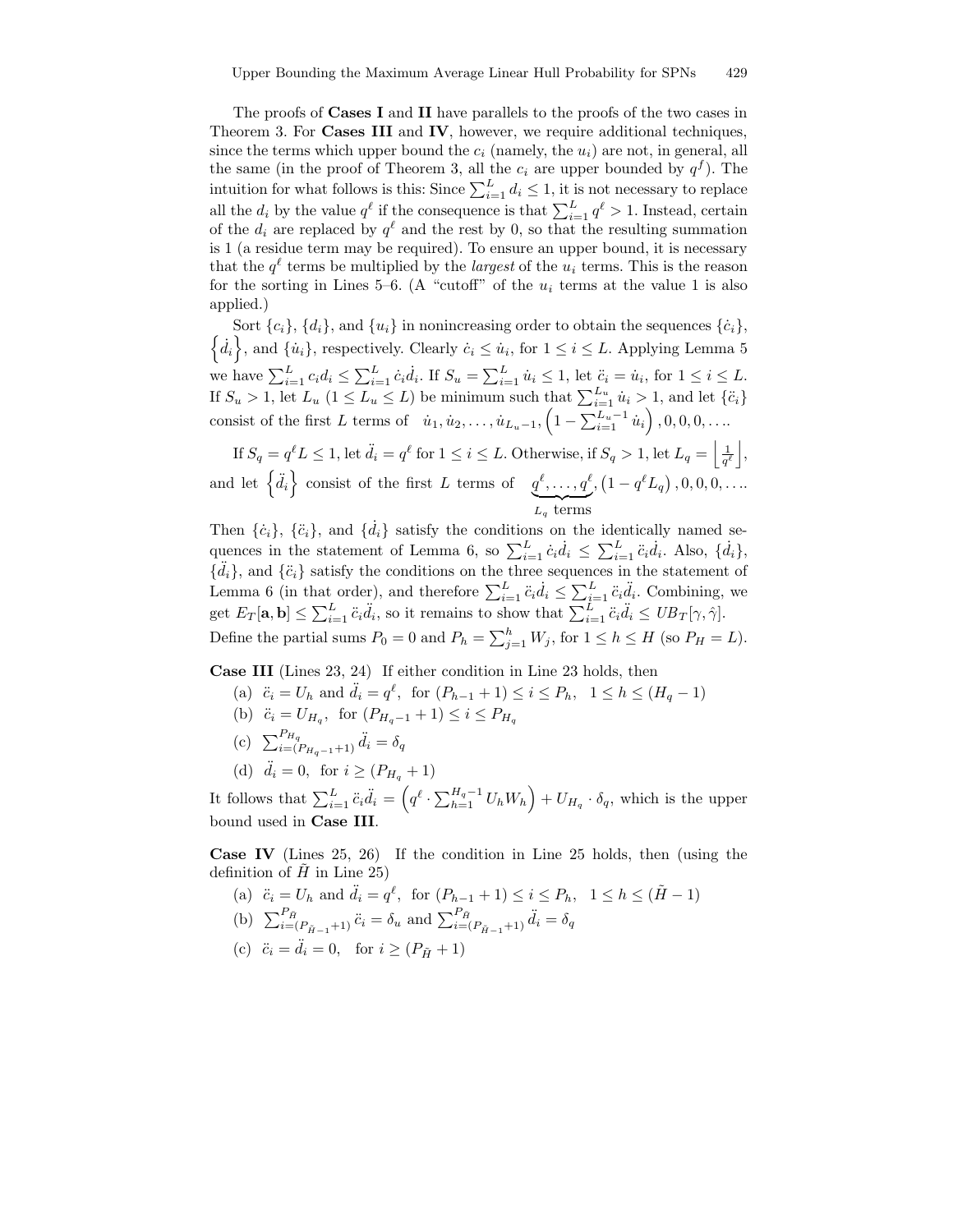Let  $Y = q^{\ell} \cdot \sum_{h=1}^{\tilde{H}-1} U_h W_h$ . For  $(P_{\tilde{H}-1} + 1) \leq i \leq P_{\tilde{H}}$ , replacing  $\ddot{c}_i$  by its upper bound  $U_{\tilde{H}}$  gives  $\sum_{i=1}^{L} \ddot{c}_i \ddot{d}_i \leq Y + U_{\tilde{H}} \cdot \delta_q$ . For i in the same range, replacing  $\ddot{d}_i$ by its upper bound  $q^{\ell}$  gives  $\sum_{i=1}^{L} \ddot{c}_i \ddot{d}_i \leq Y + q^{\ell} \cdot \delta_u$ . Combining the above, we get  $\sum_{i=1}^L \ddot{c}_i \ddot{d}_i \le Y + \min \{ U_{\tilde{H}} \cdot \delta_q, q^{\ell} \cdot \delta_u \},$  the right-hand side of which is the upper bound used in Case IV.

## 7 Application of New Upper Bound to Rijndael

To test our new upper bound, we generated random invertible LTs for SPNs with various parameters. We found that for LTs with branch number  $\mathcal{B} = M$ , our upper bound was consistently superior to that of Hong et al. [9]. We give the results for one such LT in Appendix B. For LTs with  $\mathcal{B} = (M + 1)$ , our upper bound did not appear to improve on that of [9].

However, the bulk of our analysis we reserved for Rijndael with the following parameters:  $N = 128, R = 10, M = 16, n = 8, q = 2^{-6}$ . Note that the result of [9] does not apply to Rijndael, since for Rijndael,  $\mathcal{B} = 5 < M = 16$  [5]. Tailoring our algorithm to any particular SPN involves computation of the values in  $W[$ (Definition 7), which for Rijndael is a  $2^{16} \times 2^{16}$  table. The Rijndael LT is depicted in Figure 4.



Fig. 4. Rijndael linear transformation

The 128-bit input block can be viewed as an array of 16 bytes. These bytes are first shuffled according to the figure, and then consecutive 4-byte sequences are fed into copies of the same highly diffusive 32-bit LT (based on maximumdistance-separable (MDS) codes). We first computed the  $2^4 \times 2^4$  W[ ] table for the MDS LT, denoted  $W_{\text{MDS}}[$  ], by transforming all  $2^{32}$  output masks (see Definition 7). Given  $\gamma \in \{0,1\}^{16}$  representing a pattern of active s-boxes for the Rijndael LT input, a corresponding 4-bit input pattern is determined for each copy of the MDS LT simply by tracing through the byte "shuffle": denote these  $\gamma_1, \gamma_2, \gamma_3, \gamma_4 \in \{0, 1\}^4$ , from left to right, respectively. Then given  $\hat{\gamma} \in \{0, 1\}^{16}$ representing a pattern of active s-boxes for the Rijndael LT *output*, partition  $\hat{\gamma}$ into consecutive 4-bit sequences representing output patterns for the MDS LT, denoted  $\hat{\gamma}_1, \hat{\gamma}_2, \hat{\gamma}_3, \hat{\gamma}_4 \in \{0, 1\}^4$ . Then  $W[\gamma, \hat{\gamma}] = \prod_{i=1}^4 W_{\text{MDS}}[\gamma_i, \hat{\gamma}_i]$ .

Since  $W[$ ] turns out to be quite sparse (roughly 80,000,000 of the  $2^{32}$  entries are nonzero, around  $2\%$ ), we precompute it, and store the nonzero entries. By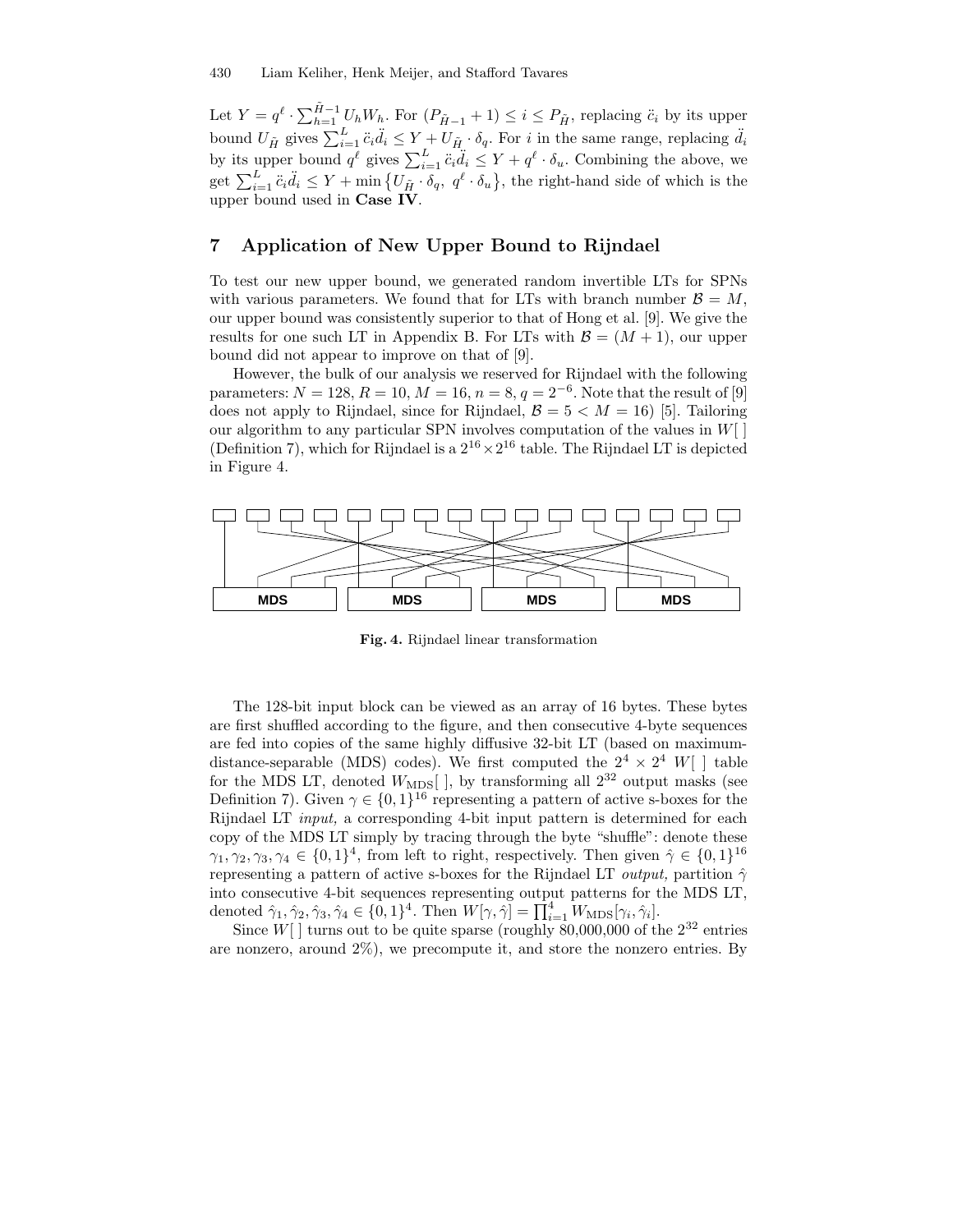doing this first for the  $W_{\text{MDS}}$  | table, computation of  $W$ | becomes fairly fast. Computing the upper bound in the case  $T = 2$  using Theorem 4 is easy. The main work involves executing the algorithm in Figure 3 for  $T = 3 \dots 10$ . Lines 3– 26 are executed  $(2^{16} - 1)^2$  times for each value of  $T$   $(3 \leq T \leq 10)$ , a total of  $\approx 2^{35}$  iterations. Once the values  $\gamma_1, \gamma_2, \ldots, \gamma_H$  in Line 5 are known, the time complexity of Lines 7–26 is  $O(H)$ . Since the values in  $\Gamma$  in Line 4 can be precomputed and stored during generation of  $W[\ ]$ , the sorting specified in Lines 5–6 is the most expensive  $(O(H \log H))$ . The average value for H is 1191, although individual values vary widely.

For a fixed value of  $\gamma$ , computing  $UB_T[\gamma, \hat{\gamma}]$  for all  $\hat{\gamma} \in \{0, 1\}^M \setminus \mathbf{0}$  and all  $T (2 \leq T \leq 10)$  takes approximately 40 minutes on a Sun Ultra 5, for a total running time in the range of 44,000 hours on that platform. We completed the computation by distributing it over roughly 60 CPUs for several weeks.

Our results for Rijndael are given in Figure 5. For  $7 \leq T \leq 10$ , the upper bound value is  $2^{-75}$ , giving a corresponding lower bound on the data complexity of LC of 2 78 , for a 96.7% success rate (see Section 3). Note that for Algorithm 2 as described in Section 3,  $T = R - 1 = 9$ .



Fig. 5. New upper bound applied to Rijndael

# 8 Conclusion

We have presented a new method for computing an upper bound on the maximum average linear hull probability for SPNs. Our method has the advantage that it can be computed for an SPN with any LT layer, whereas the best previous result (Hong et al. [9]) applies only to SPNs with highly diffusive LTs, i.e., those having branch number  $\mathcal{B} = M$  or  $\mathcal{B} = (M + 1)$ , where M is the number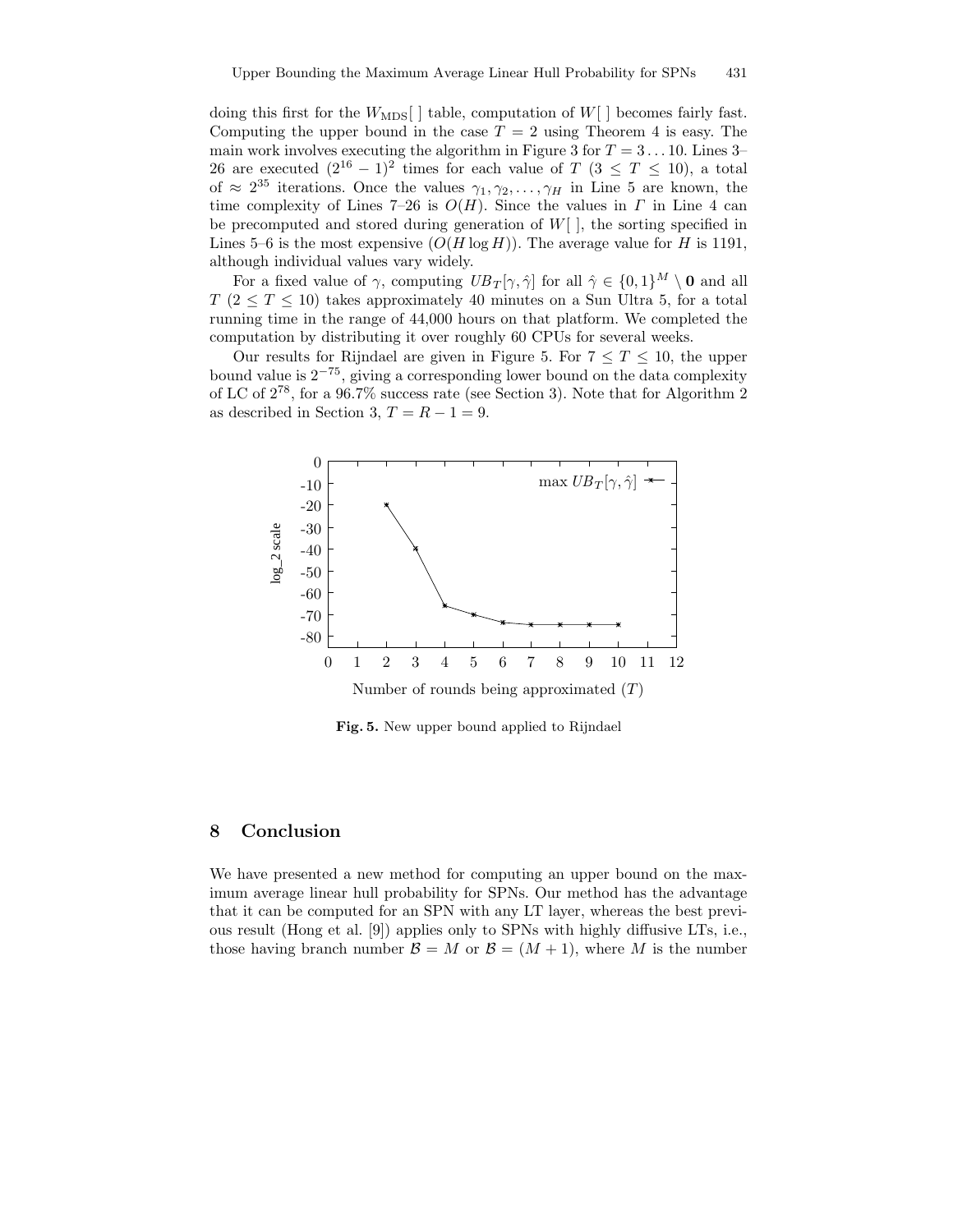of s-boxes per round. In addition, our upper bound is a function of the number of rounds being approximated; other known upper bounds do not vary with the number of rounds. When applied to an SPN whose LT has branch number  $\mathcal{B} = (M + 1)$  (the maximal case), our upper bound does not appear to improve on that of [9]. For SPNs whose LTs have branch number  $\mathcal{B} = M$ , our upper bound is consistently superior to that of [9].

A significant part of our work involved application of our method to Rijndael (with  $N = 128$  and  $R = 10$ ). This yielded the upper bound  $UB = 2^{-75}$ , for a corresponding lower bound on the data complexity of LC of  $\frac{8}{UB} = 2^{78}$  (for a 96.7% success rate). Note that this does not demonstrate the existence of a such an attack, but is, to our knowledge, the first such lower bound.

Acknowledgments The authors are grateful to the reviewers for comments which significantly improved the presentation of this paper. For help in obtaining the required computing resources, we are grateful to: the High Performance Computing Virtual Laboratory (Canada), Tom Bradshaw, Randy Ellis, Howard Heys, Alex MacPherson, Andrew Pollard, Carolyn Small, and Amr Youssef.

# References

- 1. E. Biham, On Matsui's linear cryptanalysis, Advances in Cryptology— EUROCRYPT'94, Springer-Verlag, pp. 341–355, 1995.
- 2. E. Biham and A. Shamir, Differential cryptanalysis of DES-like cryptosystems, Journal of Cryptology, Vol. 4, No. 1, pp. 3–72, 1991.
- 3. J. Daemen, R. Govaerts, and J. Vandewalle, Correlation matrices, Fast Software Encryption : Second International Workshop, Springer-Verlag, pp. 275–285, 1995.
- 4. J. Daemen, L. Knudsen, and V. Rijmen, The block cipher SQUARE, Fast Software Encryption—FSE'97, Springer-Verlag, pp. 149–165, 1997.
- 5. J. Daemen and V. Rijmen, AES proposal: Rijndael, http://csrc.nist.gov/encryption/aes/round2/AESAlgs/Rijndael/Rijndael.pdf, 1999.
- 6. H. Feistel, Cryptography and computer privacy, Scientific American, Vol. 228, No. 5, pp. 15–23, May 1973.
- 7. C. Harpes, G. Kramer, and J. Massey, A generalization of linear cryptanalysis and the applicability of Matsui's piling-up lemma, Advances in Cryptology— EUROCRYPT'95, Springer-Verlag, pp. 24–38, 1995.
- 8. H.M. Heys and S.E. Tavares, Substitution-permutation networks resistant to differential and linear cryptanalysis, Journal of Cryptology, Vol. 9, No. 1, pp. 1–19, 1996.
- 9. S. Hong, S. Lee, J. Lim, J. Sung, and D. Cheon, Provable security against differential and linear cryptanalysis for the SPN structure, Fast Software Encryption (FSE 2000), Proceedings to be published by Springer-Verlag.
- 10. L.R. Knudsen, Practically secure Feistel ciphers, Fast Software Encryption, Springer-Verlag, pp. 211–221, 1994.
- 11. M. Matsui, Linear cryptanalysis method for DES cipher, Advances in Cryptology— EUROCRYPT'93, Springer-Verlag, pp. 386–397, 1994.
- 12. M. Matsui, On correlation between the order of s-boxes and the strength of DES, Advances in Cryptology—EUROCRYPT'94, Springer-Verlag, pp. 366–375, 1995.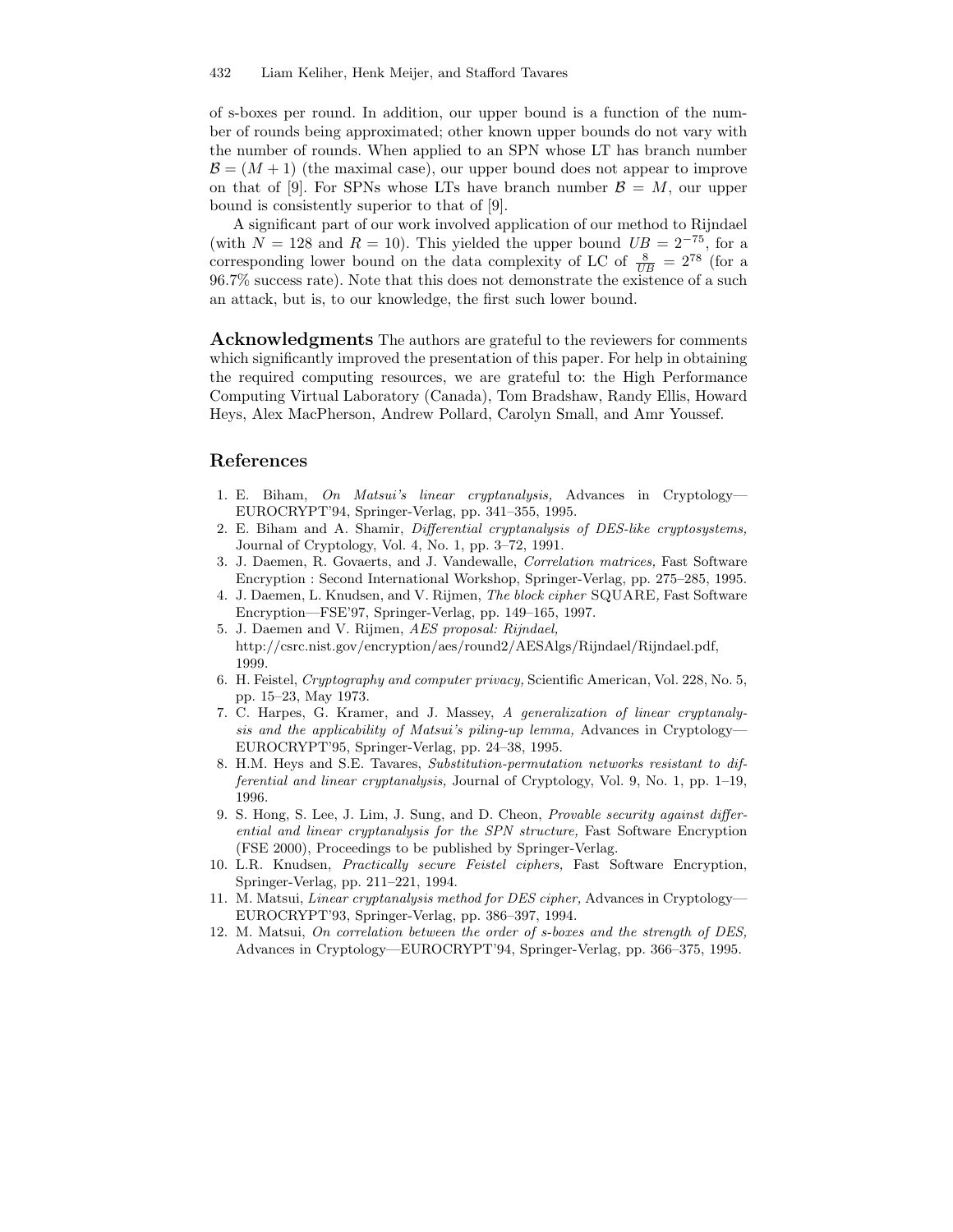- 13. W. Meier and O. Staffelbach, Nonlinearity criteria for cryptographic functions, Advances in Cryptology—EUROCRYPT'89, Springer-Verlag, pp. 549–562, 1990.
- 14. K. Nyberg, Linear approximation of block ciphers, Advances in Cryptology— EUROCRYPT'94, Springer-Verlag, pp. 439–444, 1995.
- 15. C.E. Shannon, Communication theory of secrecy systems, Bell System Technical Journal, Vol. 28, no. 4, pp. 656–715, 1949.

# Appendix A

*Proof (Lemma 5).* Without loss of generality, assume that  $\{d_i\}$  is already sorted in nonincreasing order, so  $\dot{d}_i = d_i$ . If  $m = 2$  and  $\{c_i\}$  is not sorted, i.e., if  $c_1 < c_2$ , then  $\dot{c}_1 = c_2$  and  $\dot{c}_2 = c_1$ , so

$$
\sum_{i=1}^{2} c_i d_i \le \sum_{i=1}^{2} \dot{c}_i \dot{d}_i \iff c_1 d_1 + c_2 d_2 \le c_2 \dot{d}_1 + c_1 \dot{d}_2
$$

$$
\iff (c_2 - c_1) d_2 \le (c_2 - c_1) d_1
$$

$$
\iff d_2 \le d_1,
$$

which is true since  $\{d_i\}$  was assumed to be sorted. Let  $m \geq 3$  and assume the lemma holds for  $m-1$ . Let s be the index of a minimal element in  $\{c_i\}$ , and let  $\{\hat{c}_i\}_{i=1}^m$  be the sequence obtained by exchanging  $c_s$  and  $c_m$  in  $\{c_i\}$ . Then  $c_m = \hat{c}_m$ , and therefore sorting  $\{\hat{c}_i\}_{i=1}^{m-1}$  in nonincreasing order gives  $\{\hat{c}_i\}_{i=1}^{m-1}$ . By an argument similar to that of the  $m=2$  case, we have  $\sum_{i=1}^{m} c_i d_i \leq \sum_{i=1}^{m} \hat{c}_i d_i$ . Applying the induction hypothesis to the first  $m-1$  terms of  $\{\hat{c}_i\}$  and  $\{\hat{d}_i\}$  gives  $\sum_{i=1}^{m-1} \hat{c}_i \dot{d}_i \le \sum_{i=1}^{m-1} \dot{c}_i \dot{d}_i$ . Combining these facts, we get

$$
\sum_{i=1}^{m} c_i d_i \le \sum_{i=1}^{m} \hat{c}_i \dot{d}_i = \sum_{i=1}^{m-1} \hat{c}_i \dot{d}_i + \hat{c}_m \dot{d}_m \le \sum_{i=1}^{m-1} \hat{c}_i \dot{d}_i + \hat{c}_m \dot{d}_m = \sum_{i=1}^{m} \hat{c}_i \dot{d}_i.
$$

Proof (Lemma 6). Let

$$
\dot{A} = \sum_{i=1}^{\tilde{m}} \dot{c}_i \qquad \dot{B} = \sum_{i=\tilde{m}+1}^{m} \dot{c}_i \qquad \dot{C} = \sum_{i=1}^{m} \dot{c}_i
$$

$$
\ddot{A} = \sum_{i=1}^{\tilde{m}} \ddot{c}_i \qquad \ddot{B} = \sum_{i=\tilde{m}+1}^{m} \ddot{c}_i \qquad \ddot{C} = \sum_{i=1}^{m} \ddot{c}_i
$$

By assumption,  $\dot{A} \leq \ddot{A}$ ,  $\dot{B} \geq \ddot{B}$ , and  $\dot{C} \leq \ddot{C}$ . Let  $\Delta A = \ddot{A} - \dot{A} \geq 0$  and  $\Delta B = \dot{B} - \ddot{B} \ge 0$ . Note that  $\Delta A - \Delta B = \ddot{C} - \dot{C} \ge 0$ . We have

$$
\sum_{i=1}^{\tilde{m}} \ddot{c}_i \dot{d}_i \ge \sum_{i=1}^{\tilde{m}} \dot{c}_i \dot{d}_i + \Delta A \cdot \dot{d}_{\tilde{m}} \tag{11}
$$

$$
\sum_{i=\tilde{m}+1}^{m} \ddot{c}_i \dot{d}_i \ge \sum_{i=\tilde{m}+1}^{m} \dot{c}_i \dot{d}_i - \Delta B \cdot \dot{d}_{\tilde{m}+1} \tag{12}
$$